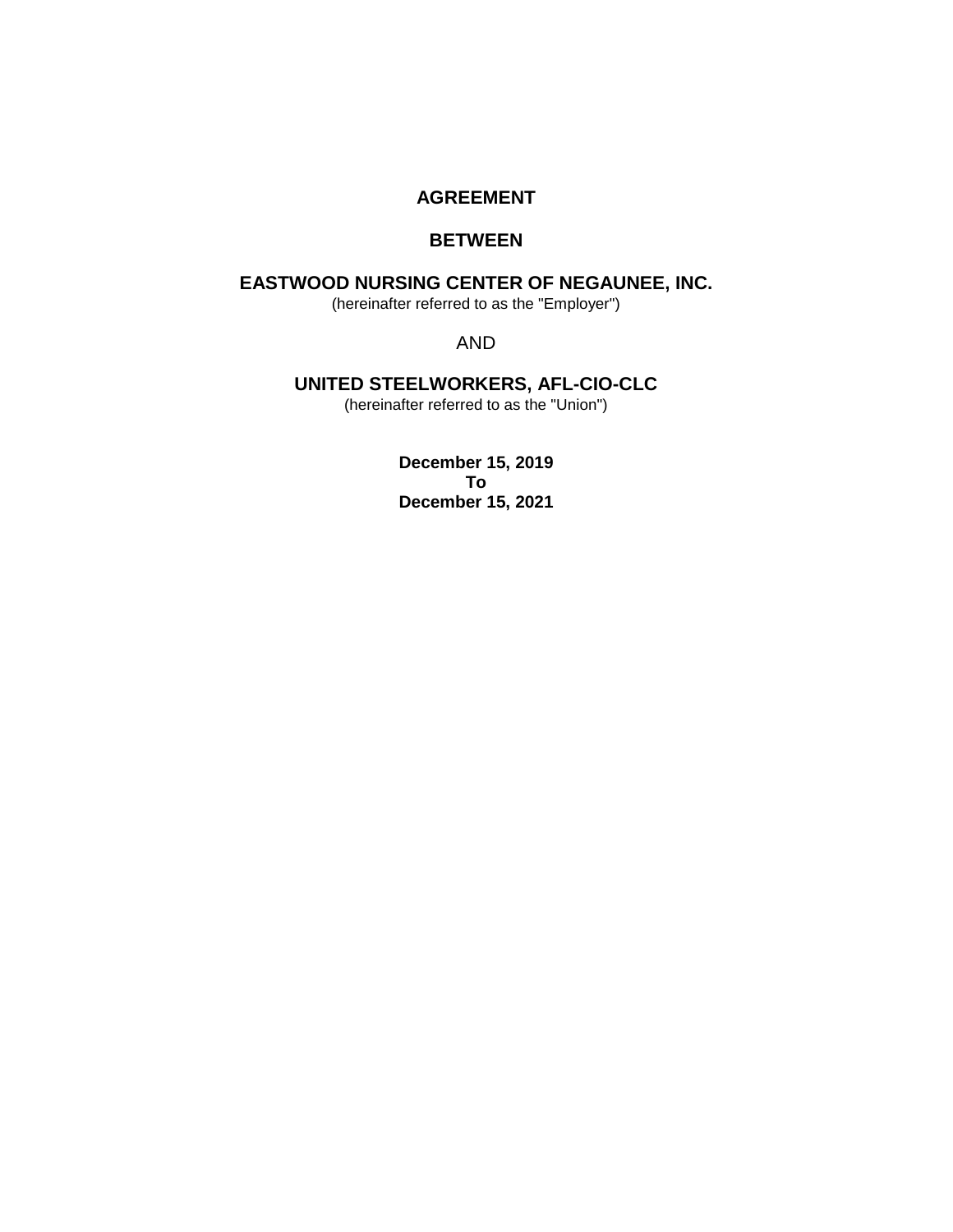# **TABLE OF CONTENTS**

# Page No.

| ARTICLE 1. |                                               | 4              |
|------------|-----------------------------------------------|----------------|
| ARTICLE 2. |                                               | $\overline{4}$ |
| ARTICLE 3. | Recognition of the Employer's Right to Manage | 4              |
| ARTICLE 4. |                                               | 5              |
| ARTICLE 5. |                                               | 6              |
| ARTICLE 6. |                                               | 7              |
| ARTICLE 7. |                                               | 7              |
| ARTICLE 8. |                                               | 7              |
|            |                                               | 8              |
|            |                                               | 9              |
|            |                                               | 9              |
|            |                                               | 12             |
|            |                                               | 12             |
|            |                                               | 13             |
|            |                                               | 13             |
|            |                                               | 14             |
|            |                                               | 14             |
|            |                                               | 15             |
|            |                                               | 15             |
|            |                                               | 16             |
|            |                                               | 16             |
|            |                                               | 16             |
|            |                                               | 16             |
|            |                                               | 17             |
|            |                                               | 18             |
|            |                                               | 19             |
|            |                                               | 20             |
|            |                                               | 21             |
|            |                                               | 22             |
|            |                                               | 23             |
|            |                                               | 23             |
|            |                                               | 23             |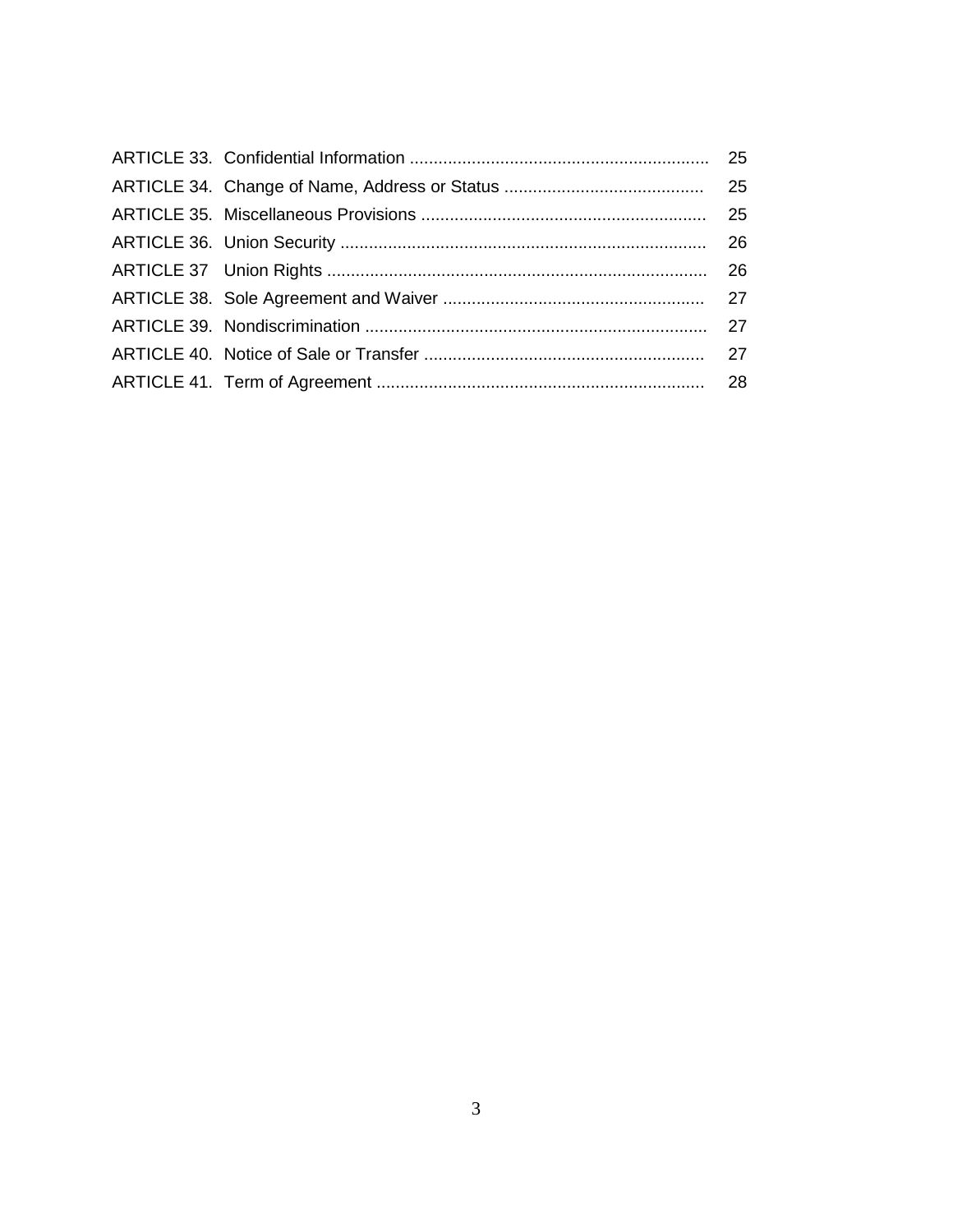# **ARTICLE 1. RECOGNITION**

The employer recognizes the Union as the exclusive representative for the purpose of collective bargaining in respect to rates of pay, wages, hours of employment and other conditions of employment for:

All regular full-time and regular part-time employees employed by the employer including aide/orderlies, housekeeping, laundry, activities, dietary staff, floor care, but excluding all administrators, directors, assistant directors, managers, office clericals, registered nurses (RN's), licensed practical nurses (LPN's), social workers, guards, maintenance personnel and supervisors as defined in the Act.

# **ARTICLE 2. DEFINITIONS**

Full-Time Employee - The term "full-time employee" as used in this handbook means an employee who has completed his or her probationary period and is regularly scheduled to work thirty-two (32) hours or more per week.

Part-Time Employee - The term "part-time employee" as used in this handbook means an employee who has completed his/her probationary period and is scheduled to work less than thirty-two (32) hours per week. Part-time employees shall be entitled to such pro-rata benefits. The term "regular employee" shall refer to both regular full-time and regular part-time employees who have completed their probationary period.

Substitute Employee - The term "substitute" means an employee who is hired for the purpose of replacing a full-time or part-time employee for a defined period of time, with the option to extend.

# **ARTICLE 3: RECOGNITION OF THE EMPLOYER'S RIGHT TO MANAGE.**

The Union recognizes and agrees that the employer has the right to govern all aspects of its operation and to direct work force at all times in all matters where not in conflict with or changed by the specific provisions of this Agreement. The Union agrees it will not disrupt or interfere with the sole and exclusive right and responsibility of administration to manage and operate its operations.

The Eastwood Nursing Center of Negaunee is an employer that has the right to govern all aspects of its operations and to direct its entire work force at all times.

The Employer, on its own behalf and on behalf of its board, and administration, hereby retains and reserves unto itself, without limitations, all powers, right, authority, duties and responsibilities conferred upon and vested in it under the laws and constitution of the State of Michigan, and of the United States. Further, all rights which ordinarily vest in and are exercised by employers, except as are specifically relinquished herein, are reserved to and remain vested in the Employer, including, but without limiting the generality of the foregoing, the right: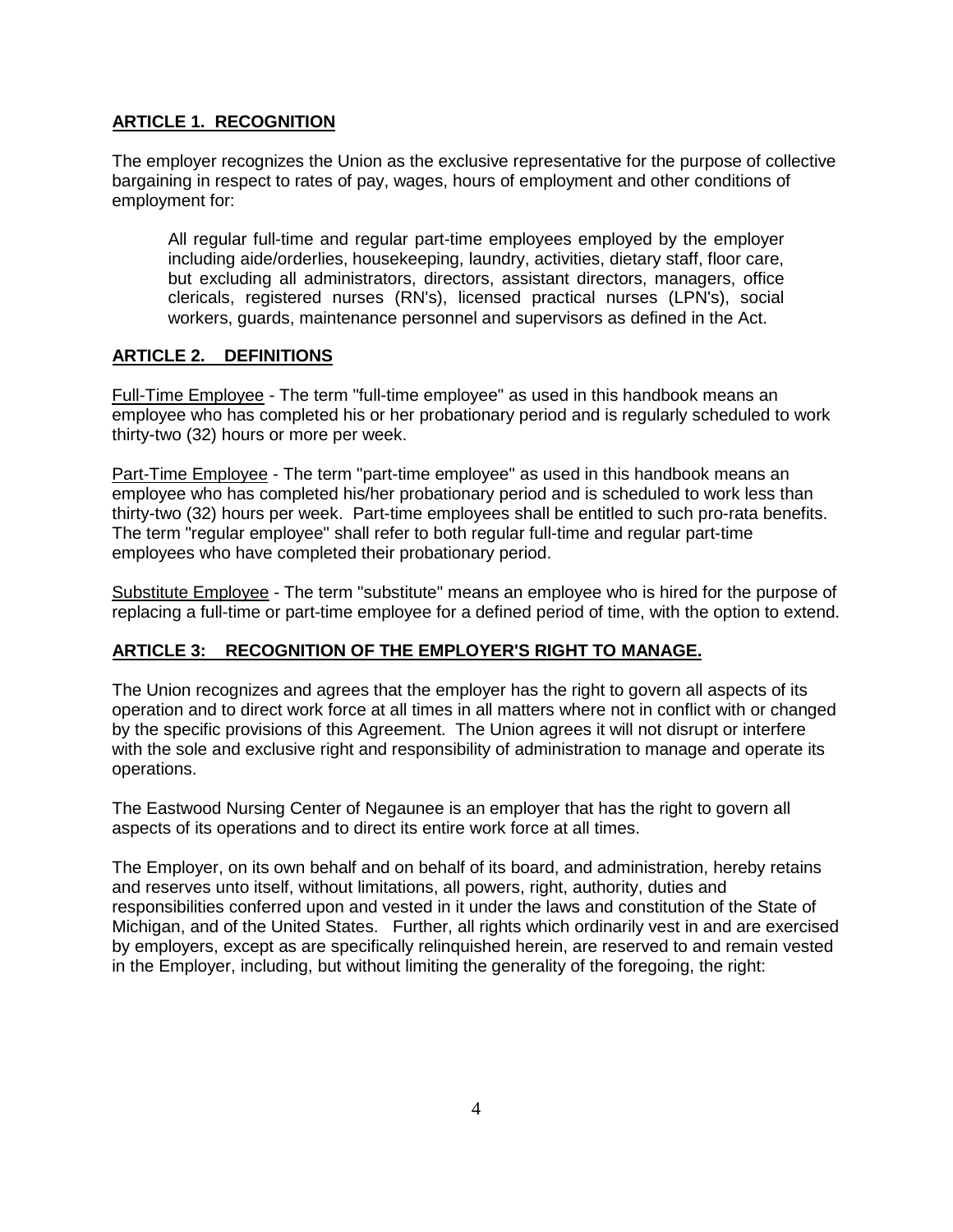- (a) to operate its facilities in keeping with appropriate and relevant moral principles and ethical requirements;
- (b) to manage its affairs efficiently and economically, including the determination of quality and quantity of services to be rendered, the control of materials, tools, and equipment to be used, and the discontinuance of any services, materials, or methods of operations;
- (c) to introduce new equipment, methods, machinery, or processes, change or eliminate existing equipment and institute technological changes, decide on materials, supplies, equipment, and tools to be purchased;
- (d) during the term of this agreement the employer shall not contract out or subcontract out any work, in whole or part, that is regularly performed by members of the unit. Except contracted laundry and floor care. In the event laundry and floor care are contracted out, no layoffs would occur.
- (e) to determine the number, location and type of facilities and installation;
- (f) to determine the size of the work force and increase or decrease its size;
- (g) to hire, assign, and lay off employees, to reduce the work week, or the work day or effect reduction in hours worked by combining layoffs and reductions in work week or work day, to set hours of employment, and to set times during the work day of all shifts, and to discipline and discharge employees for cause;
- (h) to direct the work force, assign work and duties, and determine the number of employees assigned to operations;
- (i) to establish, change, combine, or discontinue job classifications and prescribe and assign new job duties, content, and classifications.

All employees shall immediately proceed to carry out any order or instruction given him/her by the Employer. He/she shall raise any question he/she has as to the Employer's right to give him/her the order or instruction only after he/she carries out the order or instruction, and his/her question must be based on a reasonable and sensible reading of a specific provision. In no event shall an employee disobey a direct order involving a medical judgment or instruction of a supervisor hereunder (unless his/her doing so would obviously jeopardize the health or safety of himself/herself or others beyond any such risk which might be inherent in the work of this classification).

### **ARTICLE 4: NO STRIKE/LOCKOUT**

"The Union, for the life of this agreement agrees that there shall be no interruption of these services, for any reason, whatsoever, by the employees it represents, nor shall there be any concerted failure by them to report for duty, nor shall they absent themselves from their work, or abstain in whole or in part from the full, faithful and proper performance of the duties of their employment, or picket the employer's premises. The union further agrees that there shall be no strikes, sit-downs, stay-ins, stoppage of work, or any acts that interfere in any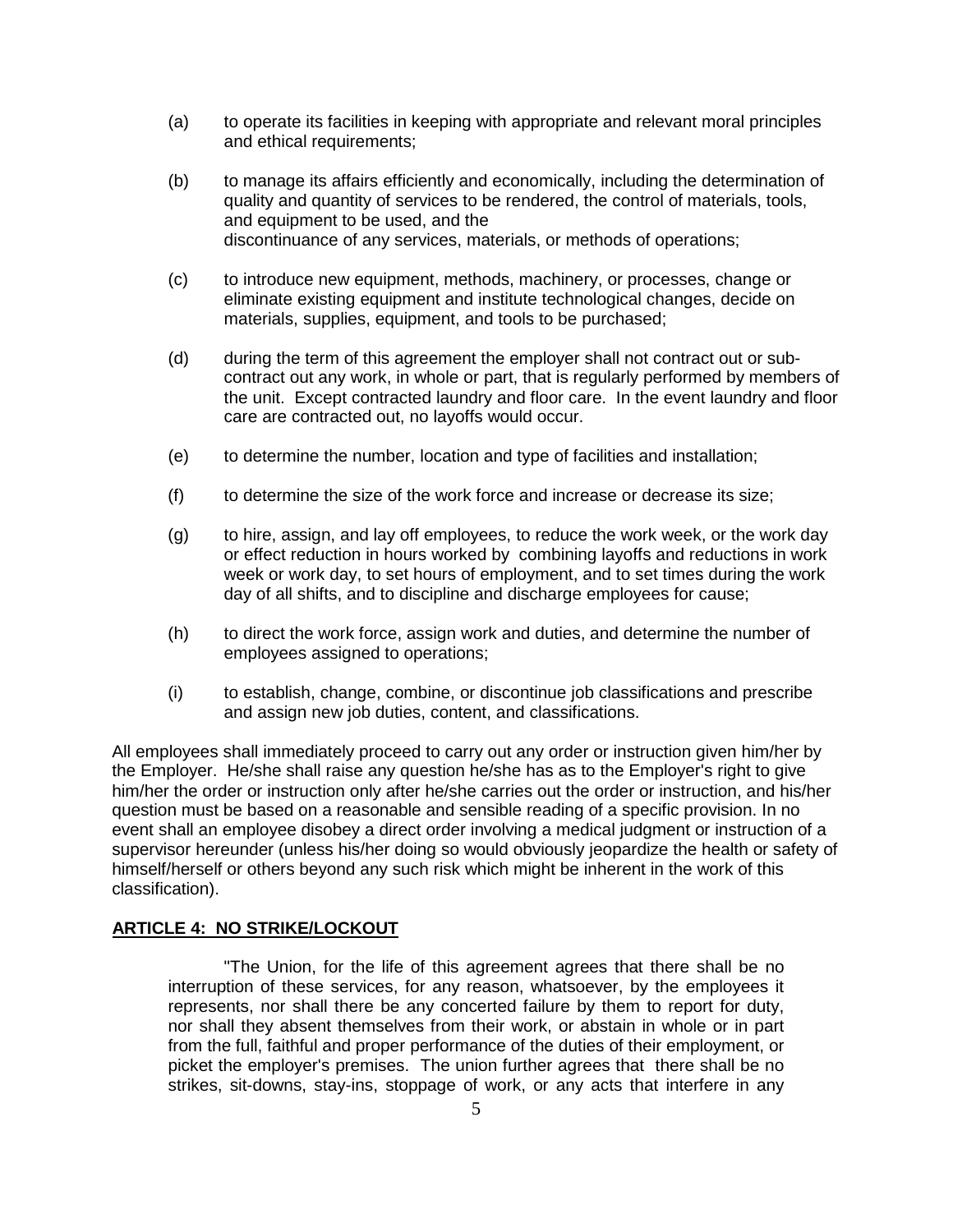way or to any degree with the services of the employer. Any employee violating this provision shall be subject to disciplinary action or discharge by the employer. The employer agrees for the term of this agreement that it will not lock out the employees, as long as there is no violation of the rest of this article.

#### **ARTICLE 5: DISCIPLINARY PROCEDURE**

- (a) The Employer agrees to give written notice within five days after discharge or suspension of an employee. The employee will receive 3 copies with the employee having the option to supply the Union with a copy.
- (b) An Employee shall be subject to discharge or suspension, at the sole option of the Employer, for cause. "Cause" shall include, but not be limited to, incompetency, discourteous treatment of the public on the premises or on duty, mental or physical abuse of residents, disregard for established employee procedures, smoking in non-smoking areas, unauthorized absenteeism, immoral conduct whether on the premises or work related, willfull neglect of duty, insubordination, theft, misappropriation of property, assault on the premises, intoxication or drinking on duty or on the premises, fighting on the Employer's premises, use of drugs or narcotics, gambling on duty or on the premises, fighting on the Employer's premises, soliciting or receiving tips from residents or residents family or friends, giving out information of a confidential nature to unauthorized persons, soliciting for any purpose on the Employer's premises without written administrative approval, fraud.
- (c) Should it be necessary to reprimand any employee, the reprimand shall be given so as not to cause embarrassment to the employee or before the other employees or the public.
- (d) In the event an employee receives a 3-day layoff/suspension, the employer will designate those days off regarding factors they consider to be favorable to optimal staffing of the facility. The layoff/suspension will take place within a one (1) month period of the infraction that caused the discipline.
- (e) Sick time and tardiness policy will not change during the term of this agreement, unless mutually agreed upon.
- (f) Any employee who receives *three* 3 day layoff/suspensions under the attendance policy during the term of this agreement, will be automatically terminated.

#### **ARTICLE 6: COMPUTATION OF BACK WAGES**

The time limits under the Grievance Procedure Step One will be extended to fourteen (14) days for back wage disputes only. No claim for back wages shall exceed the amount of wages the employee would otherwise have earned.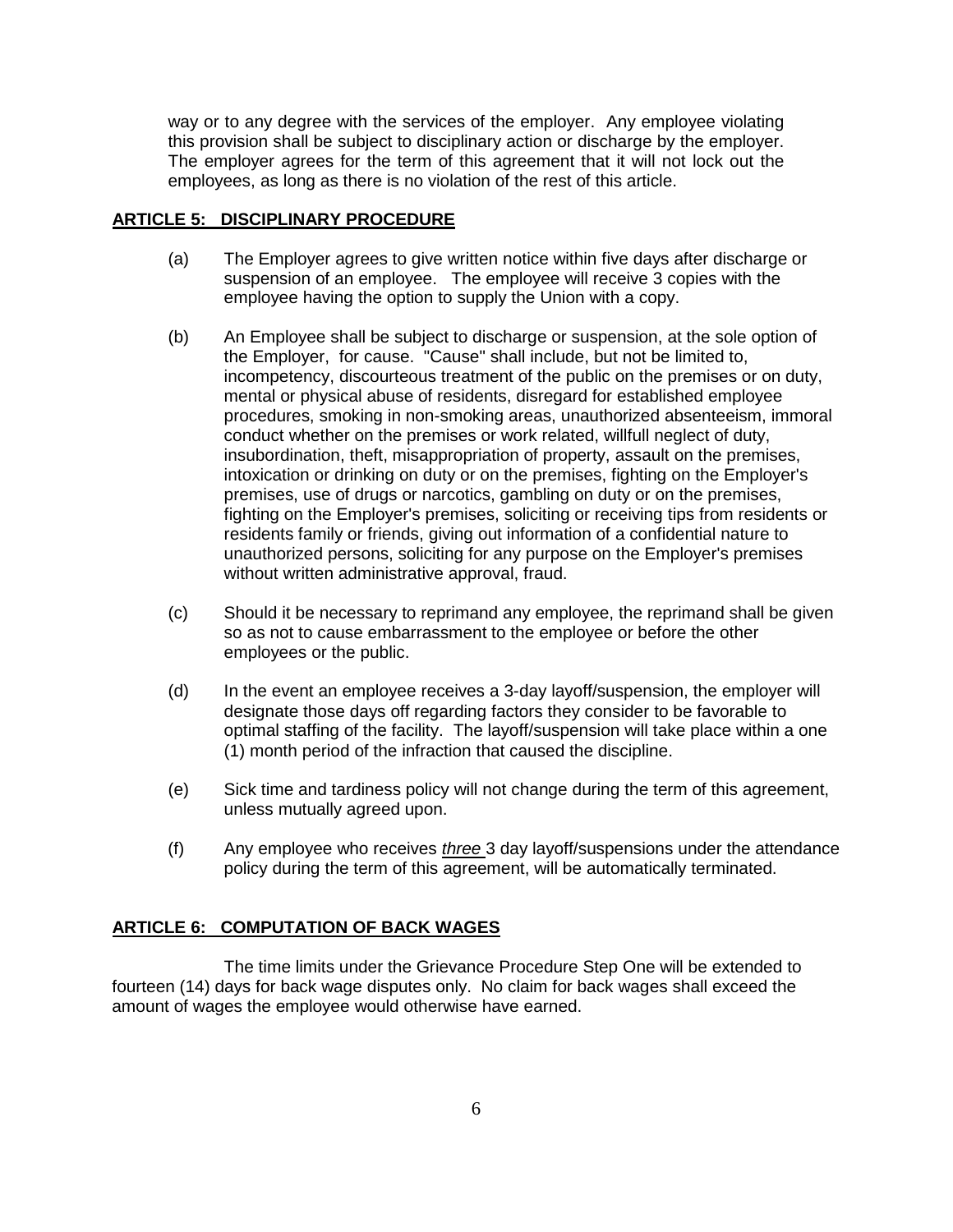# **ARTICLE 7: PROBATIONARY EMPLOYEES**

- (a) New employees hired shall be considered as "probationary employees", unless they fit within some other category set forth herein, for the first 640 hours while continuously employed by the Employer. The probationary period may be extended for an additional 240 hours with just cause. This extension will not affect the employee's wage increase. The employee's continuous employment shall not be deemed broken when the employee is on an excused absence but only days actually worked shall be included in determining whether the employee has completed his or her probationary period.
- (b) All probationary employees may be dismissed during the probationary period in the employer's sole discretion. The employers action with respect to such probationary employees shall not be subject to the grievance or arbitration provisions of this agreement.

## **ARTICLE 8: SENIORITY**

- (a) Seniority shall be on a departmental wide basis, in accordance with employee's date of hire.
- (b) Layoffs for less than one year, leaves of absence without pay granted by the Employer, time off without pay granted by the Employer, and periods when the employee is not on the active payroll by permission of the Employer shall not be considered as a break or interruption of employment.
- (c) Seniority rights as herein defined apply only to actual service with Employer.
- (d) In the event of a tie in seniority, the tie shall be broken by awarding the most seniority to that employee with the highest last digit on his or her social security number. If these numbers are identical, then the next to last number shall be determinative, etc.
- (e) Posting of Vacancies
	- (1). When it is determined by the employer that a vacated position or newly created position is to be filled, prior to hiring new employees, it will be posted per the following procedure. All permanent vacancies or newlycreated positions within the bargaining unit, with the exception of the Cook and Floor Care positions, shall be filled on the basis of facility wide seniority, if the applicants have both the physical ability and skill to perform the work or would obtain such skill to perform the work after a four-week trial period. For the purpose of this article only, the employer may fill any vacancy for a period of three (3) weeks with a temporary or part-time employee prior to posting, if the vacancy is the result of another employee being promoted. In all other instances, vacancies will be posted for a period of seven (7) calendar days, after a determination has been made by the employer to fill the same, setting forth the minimum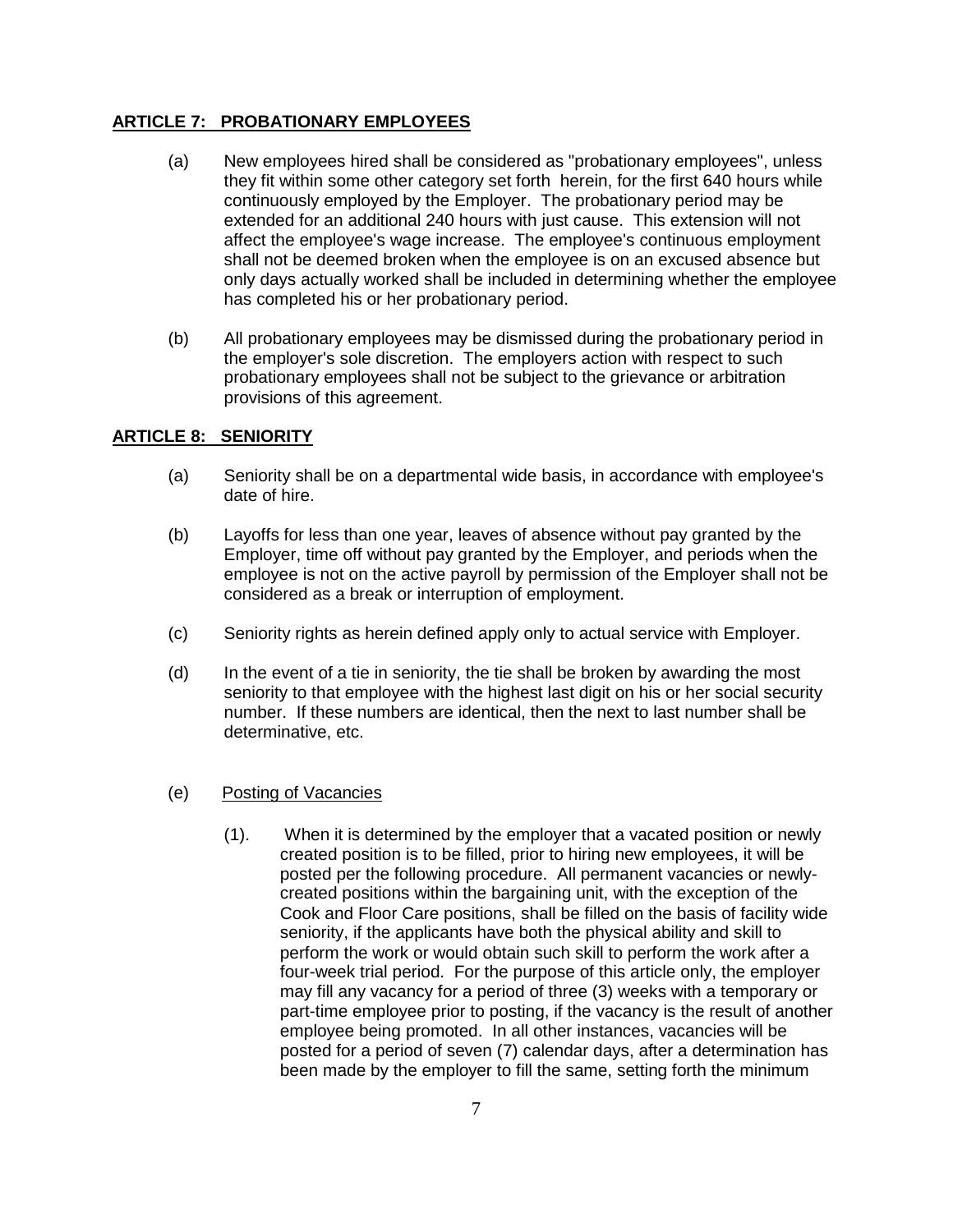physical ability and skill necessary for the position, in a conspicuous place on any bulletin board provided for herein. Interested employees shall apply in writing within the seven (7) calendar day posting period.

- (2). If during the first four weeks after the employee is awarded a job, the employee notifies the employer that he/she is unable to perform such job, or the employer notify the employee that it does not feel he/she is satisfactory in the new position with reasons therefor, the employee shall be returned to his/her former classification. If the employee feels he/she was unjustly removed from this position, he/she may file an immediate grievance at the 3rd step. When the employee is returned to a former classification, the employer may fill the vacancy, without reposting the opening, with the next senior applicant for the posted opening who, in the employer's judgment, has both the skill and physical ability to perform the work.
- (3). During the four week trial period, employees will receive the rate of pay of the job they are performing.
- (4). Posting of Temporary Vacancies: In cases of temporary vacancies that exceed seven (7) days but no more than ninety (90) days, unless mutually agreed upon between the employer and the union, such positions will be posted and filled before hiring new employees.

# **ARTICLE 9: LOSS OF SENIORITY**

An employee shall lose seniority and his/her employment may be terminated by the Employer in any of the following instances:

- 1. Voluntary quit or retirement.
- 2. Discharge
- 3. Absence for two (2) consecutive working days without notifying the Employer. After such absence the Employer will send written notification to the employee at his/her last known address that he/she has lost his/her seniority, and that the employee shall be deemed to have resigned. The employee will receive 3 (three) copies with the employee having the option to supply the Union with a copy. Whenever circumstances beyond the control of the employee occur and are verifiable, exceptions to this clause may be made.
- 4. Failure to return to work when recalled from layoff as set forth in the recall procedure. In proper cases, exceptions may be made by the Employer.
- 5. Failure to return from sick leave and leaves of absence.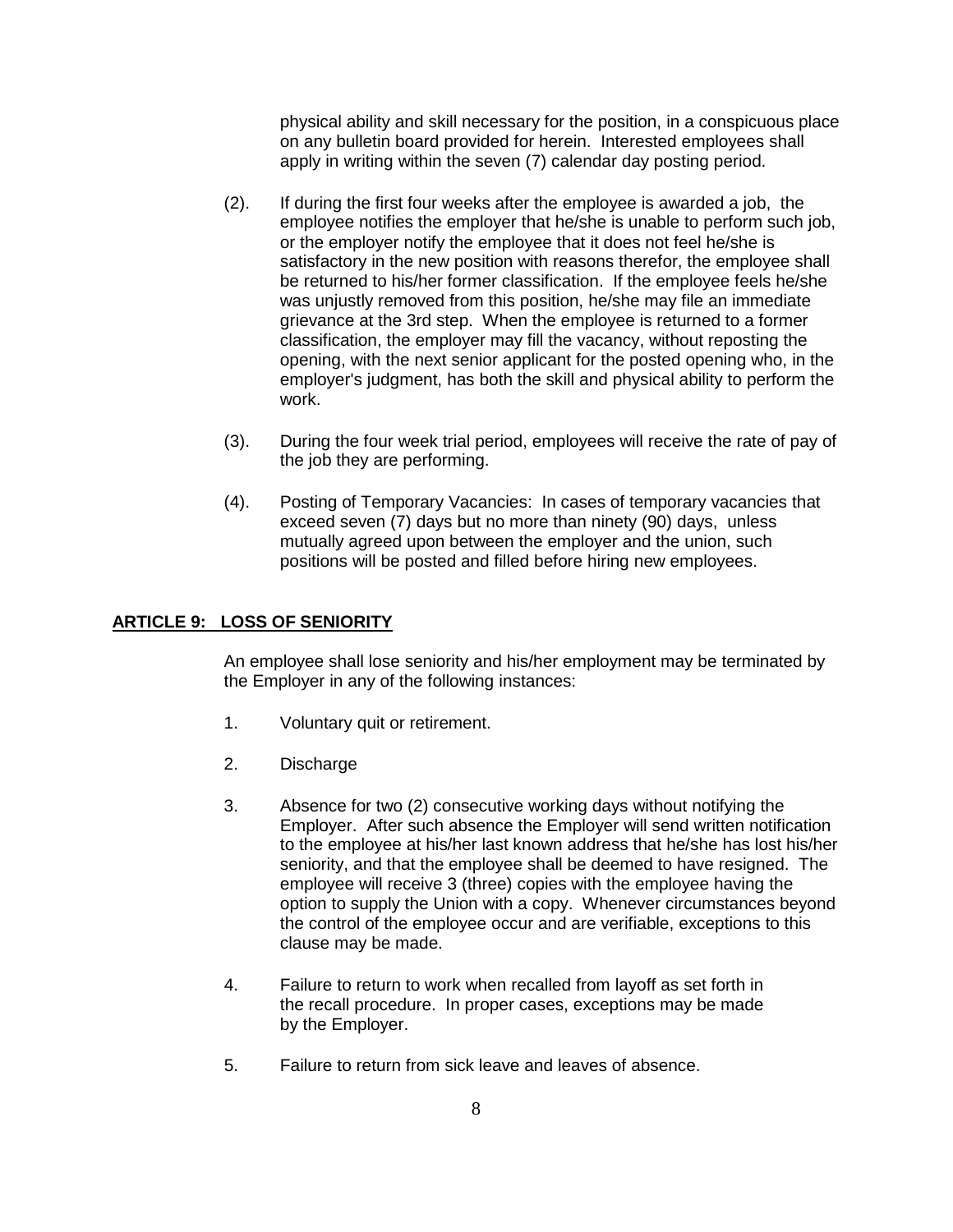#### **ARTICLE 10: SENIORITY LISTS**

- (a) Seniority shall not be affected by the age, race, sex, and marital status of the employee.
- (b) The seniority list will show names of employees, hours worked, date of hire, and job titles of all employees of the department entitled to seniority.

#### **ARTICLE 11: GRIEVANCE PROCEDURE**

- (a) Any dispute or controversy involving the interpretation or application of any of the terms or provisions of this Agreement shall be submitted for settlement under the grievance procedure as herein provided.
- (b) **Step One** The employee, with or without his/her steward shall Immediately and promptly take such complaint to the employee's supervisor. The parties shall attempt to resolve the complaint. No complaint will be considered by any supervisor or representative of the Employer unless it is brought to the attention of the supervisor or representative of the Employer within seven (7) calendar days (excluding weekends and holidays) of its alleged occurrence.
- (c) **Step Two** If the employee and the supervisor cannot resolve the Complaint under Step One above, the employee or the Union shall reduce the complaint to writing which shall be considered a grievance. The written grievance shall be submitted within fourteen (14) calendar days after the occurrence of the alleged violation of this Agreement to the Administrator or his/her designate and shall set forth the contract provisions allegedly violated and the relief sought.

Representatives of the Employer and the Union shall meet within seven (7) days after the submission of the written grievance in an attempt to arrive at a satisfactory settlement of the grievance. The employer shall give the Union a written answer to the grievance with five (5) calendar days following the meeting.

- (d) **Step Three** Prior to any arbitration of this agreement, the parties may Use mediation services provided by FMCS, providing such services can be scheduled within 60 calendar days, however, mediation may be waived by mutual consent.
- (e) **Step Four** If the grievance is not resolved in Step Two above, the Union may refer the matter to an Arbitrator. Any demand for arbitration shall be in writing and must be received by the other party within ten (10) calendar days following the Employer's written answer to the grievance in Step Two above.
- (f) It is agreed and understood that the grievance procedure, including the right to refer an Employer grievance to an Arbitrator under Step Three above, is available to the Employer on the same basis and under the same conditions as it is to the Union.
- (g) Arbitrator's Powers and Jurisdiction: An arbitrator's powers shall be limited to the application and interpretation of this Agreement as written. An arbitrator shall at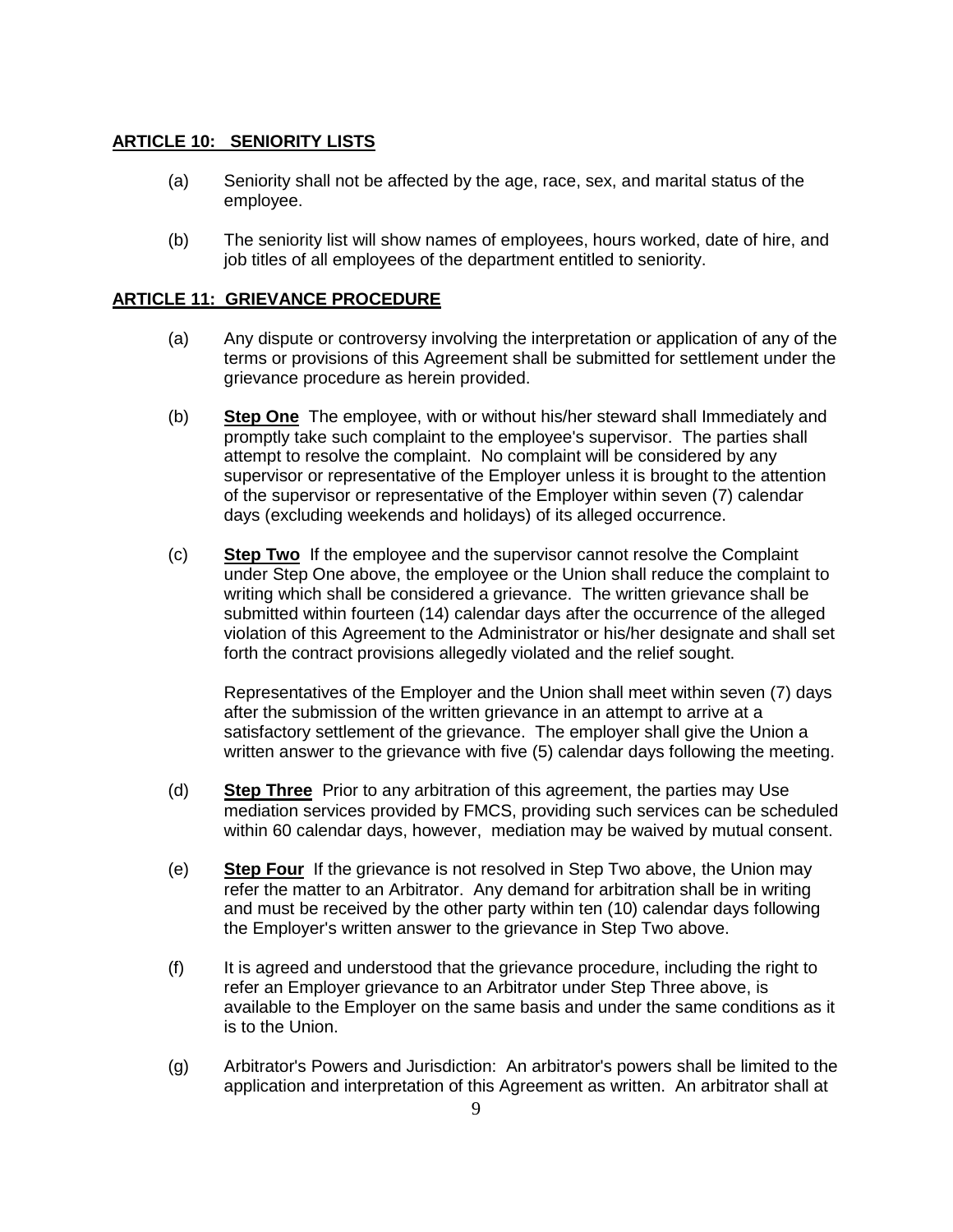all times be governed wholly by the terms of this Agreement and shall have no power or authority to amend, alter or modify this Agreement either directly or indirectly, or to consider any extra-contractual agreements not specifically incorporated in this Agreement by another written agreemnt, including agreements via the practice of the parties. The arbitrator shall not be empowered to consider any question or matter outside of this agreement or pass upon the propriety of written warnings administered to employees covered by this Agreement, to establish wage scales or rates on new or changed jobs, or to change any rate unless it is provided for in this Agreement. The Union acknowledges that the Employer retains all rights not otherwise abrogated under the express terms of this Agreement as generalized in the management rights clause herein. It is also understood that this Agreement covers employees engaged in the care of residents of a nursing home and that the mission of this Facility is to provide exceptional care for the aged and infirm who are residents of this Facility in a professional, respectful and courteous manner. Thus, in any case where an Arbitrator may be called upon to evaluate contract language, it is the intent of the parties, in all cases, that the arbitrator "put the resident first." Exceptional resident care is the primary interest and focus of all parties and all arbitration decisions should be controlled by this principal and the overall mission of this Facility. As such, conduct which might be a minor offense in an industrial setting might well be cause for more serious discipline, up to and including discharge, at this Facility. In addition, if the grievance concerns rights that are not otherwise limited by the express terms of this Agreement, the grievance shall not be arbitrable.

Moreover, in cases of disciplinary action imposed as a result of resident abuse, neglect or other mistreatment that has been reported to the appropriate state investigative agency under the state and federal regulations, any disciplinary action imposed shall not be subject to this Grievance Procedure or within the jurisdiction of any Arbitrator. In the event that the procedures of the Michigan Department of Public Health result in a finding that no patient abuse or misconduct occured and no citation or substantiated finding against any facility remains, the employee shall have the right to process any grievance which may have been previously filed in the matter in accordance with the grievance procedure established in this Agreement. No individual shall be entitled to any back pay award for any period occuring between a report to the State and a finding that no abuse, neglect or mistreatment occured. Any substantiated finding determining that an employee has committed resident abuse, neglect or other mistreatment (or any other determination that an individual is ineligible under the law to work at the Employer's facility) shall establish just cause for discharge and not be subject to the Grievance Procedure or the jurisdiction of any arbitrator. For the purposes of determining the time limits contained in this Grievance Procedure, the date of any finding that no abuse, neglect or other mistreatment occured was issued shall be considered the date of the occurance of the events upon which the grievance is based.

If the issue of arbitrability is raised, an arbitrator shall not determine the merits of any grievance unless arbitrability has been affirmatively decided, and the Employer may require a bifurcated hearing in any proceeding in which the arbitrability of the grievance is at issue. Should the issue of arbitrability be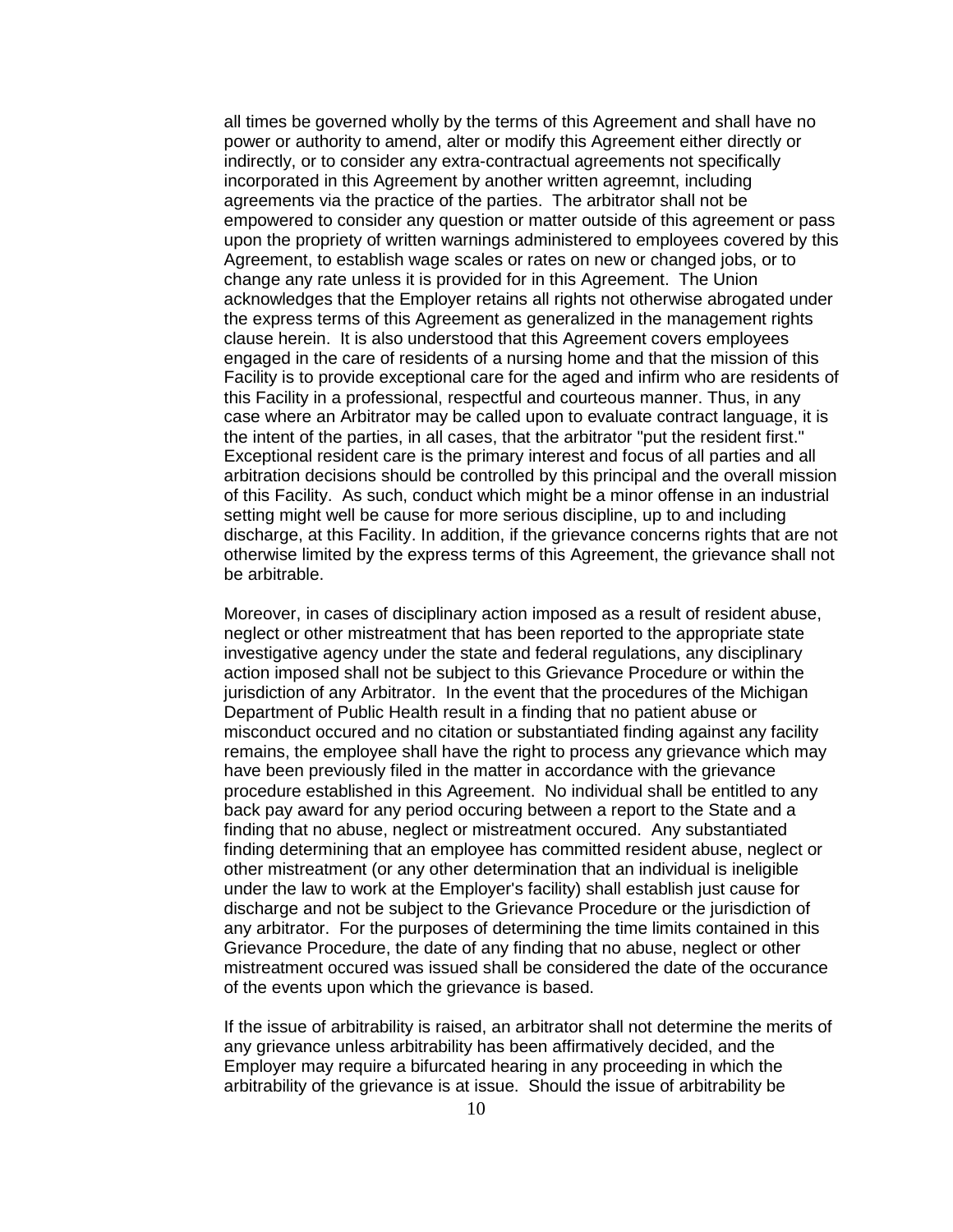raised, it will be determined via an expedited hearing or through the submission of briefs on the issue, prior to a hearing on the merits of the grievance.

Any award of the arbitrator shall not be retroactive more than the time in which the grievance was first submitted in writing. All claims for back wages shall be limited to the amount of wages that the employee would otherwise have earned, less any unemployment compensation and/or compensation for personal services that the employee may have received from any source during the period in question.

(h) Fees and Expenses The expenses for the Arbitrator's fee shall be Shared equally between the Employer and the Union.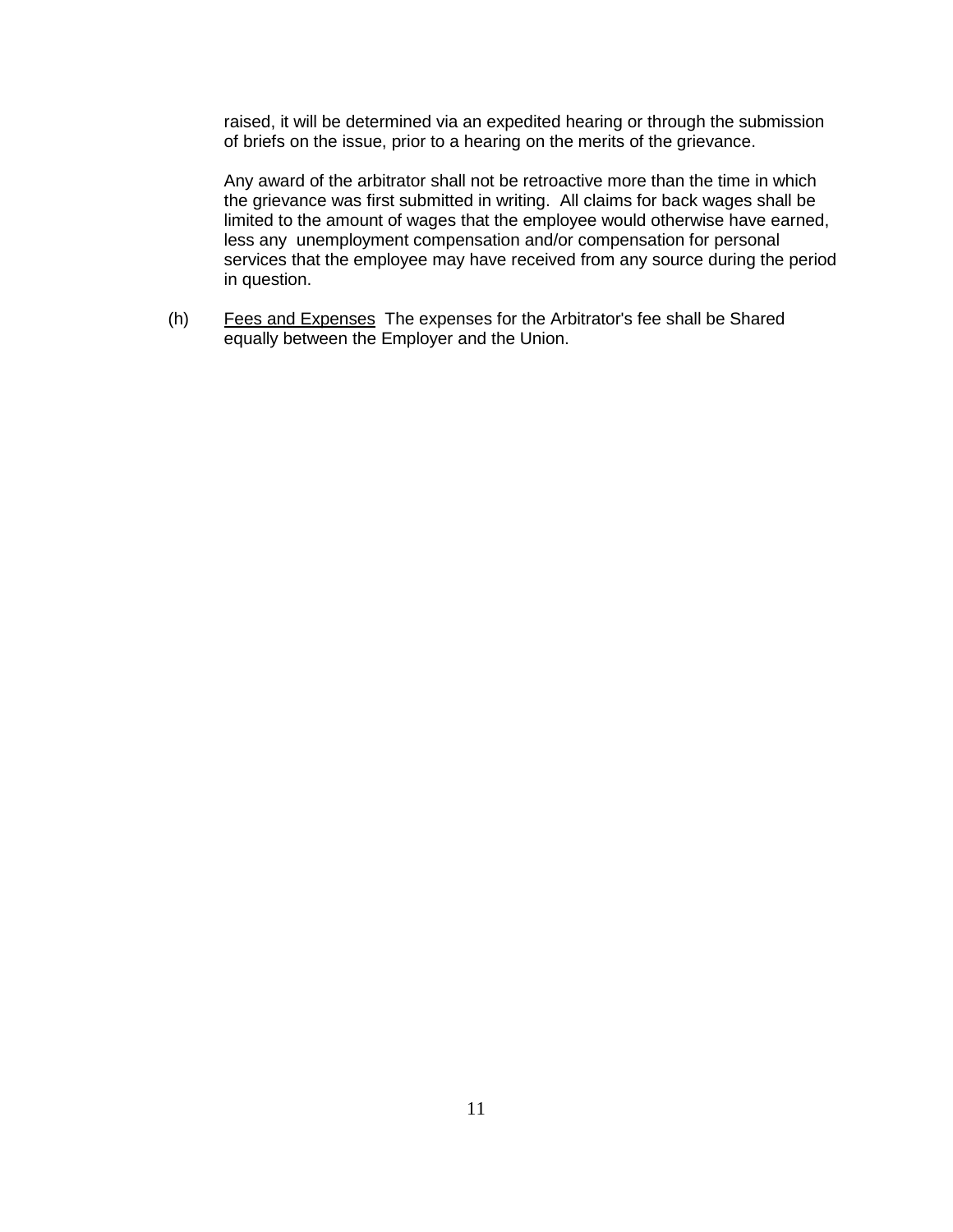# **ARTICLE 12: LAYOFF TERMS**

- (a) In the event it becomes necessary for a layoff, the Employer shall meet with the supervisors unless an emergency situation exists. At such meeting, the Employer shall submit a list of the number of employees scheduled for layoff, their names, job titles, and work location. Any layoff will be done by job classification and that the Employer has the right to determine the classifications that are to be effected by any layoff.
- (b) When a layoff takes place, employees not entered on the seniority list shall be laid off first. Thereafter, the following factors will be considered in determining the order in which employees shall be laid off, and if in the opinion of the Employer, the employee has both the physical ability and skill to perform the work to be done, the person with the most hours will govern:
	- (1) Seniority
	- (2) Skill and physical ability to perform the work available.
- (c) Employees to be laid off will receive at least fourteen (14) calendar days advance notice of the layoff, unless an emergency situation exists.
- (d) In the event the employee being laid off has qualifications, skill, and ability to perform work in another classification said employee may "bump" into the classification to a position that their seniority entitles. Said "bumped employee" may also exercise his/her rights under this section. When all workers are recalled to work following a layoff, all people revert to their original positions.

# **ARTICLE 13: RECALL PROCEDURE**

When the working force is increased after layoff, employees will be recalled according to the following factors:

- (1) Date of Hire
- (2) Skill and physical ability to perform the work available. For purposes of this section, seniority shall be on a facility wide basis. Notice of recall shall be sent to the employee at his/her last known address by registered or certified mail. If the employee fails to report for work within seven (7) calendar days from the date of mailing of notice of recall, he or she shall be considered a quit unless other arrangements have been mutually agreed upon by the Employer.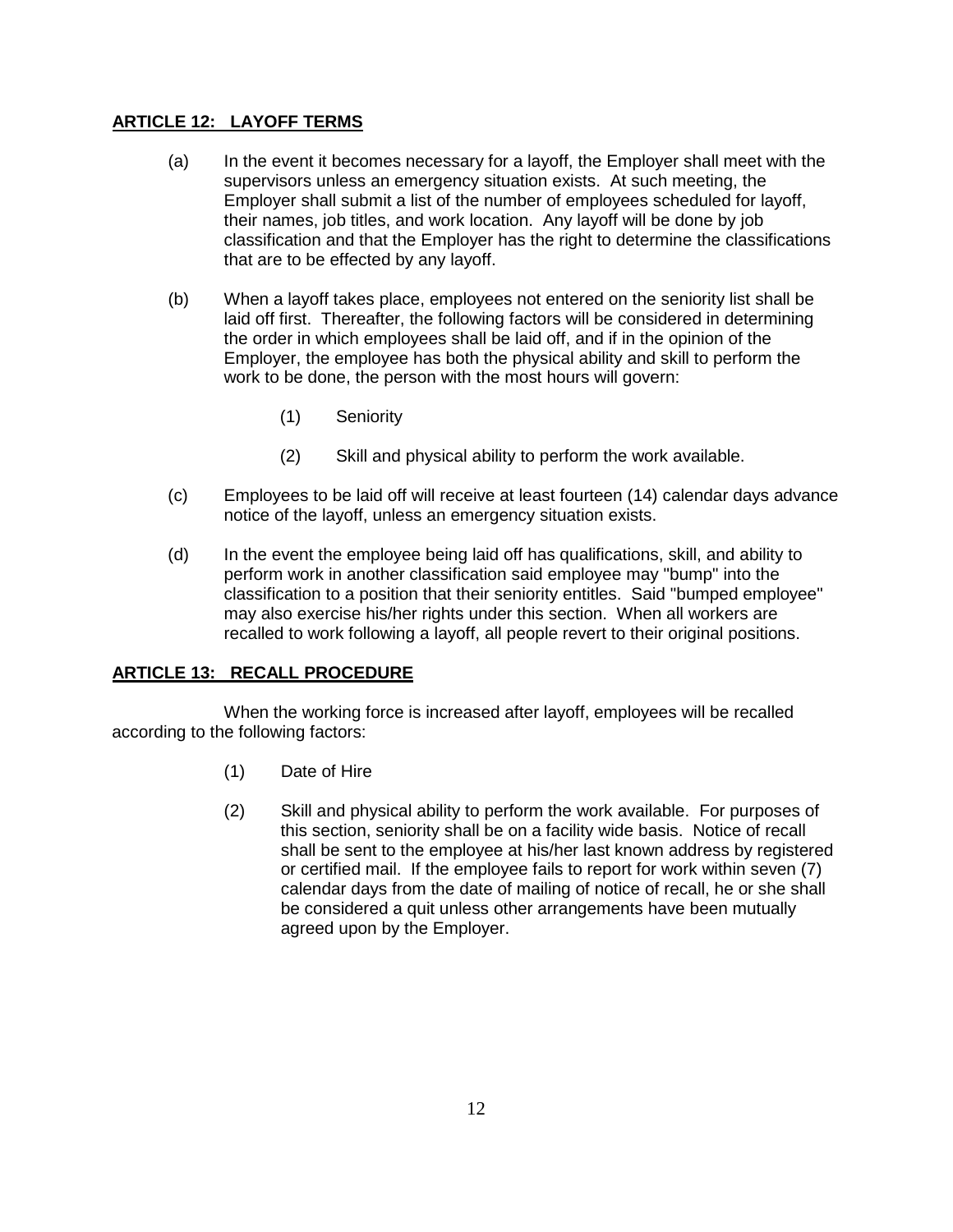### **ARTICLE 14: TEMPORARY ASSIGNMENTS**

In cases of temporary assignments of ninety (90) days or less, the Employer will assign the employee with the highest seniority, provided he/she is qualified for the job. Any employee performing work on a temporary assignment provided he/she willingly accepts the job, shall receive the rate of pay normally paid for such work, regardless of whether the employee might otherwise be entitled to a high job classification or pay rate. If no employee desires the assignment on the shift, the Employer may assign the employee with the lowest seniority who is qualified on any shift to such a job. However, said employee shall receive the rate of high classification for all hours worked while filling such temporary assignment.

#### **ARTICLE 15: LEAVES OF ABSENCE**

- (a) Leaves of absence without pay for a period up to one (1) year may be applied for, in writing, on an application form supplied by the Employer by the employee to his or her supervisor. All such leaves of absence shall be within the sole discretion of the Employer, except that such leave shall be granted, in writing without loss of seniority for up to one year if the employee becomes ill or is injured and is unable to work, provided his/her claim is supported by satisfactory evidence. Upon his/her return to work from such a leave, the employee shall furnish the Employer with acceptable proof of his or her fitness for work. Employees shall retain seniority while on leave of absence granted by the provisions of this policy. However, an employee on leave of absence shall accrue no additional seniority during such leave. If an employee fails to report for work promptly upon termination of the leave of absence, he/she shall be considered as having quit voluntarily. No employee shall be paid for any such unpaid leave of absence.
- (b) Any employee shall be allowed to participate in the life insurance program provided by the Employer, providing the premium in such regard is paid by the employee to the Employer in advance of the established due date of the premium, (except that the Employer shall continue to provide life insurance required hereunder to the employee for the first three (3) months only of an approved leave of absence at the Employer's expense). If such premiums (beyond the three months' coverage) are not paid in a timely fashion, Employer has no duty whatsoever to provide such life insurance coverage or allow the employee to participate in such regard.
- (c) A maternity leave of absence, without pay, may be granted for a period of up to one year at the Employer's discretion for purpose of delivery of the infant and infant child care. An employee who desires such maternity leave shall obtain a written confirmation from her physician that she is pregnant. Such confirmation shall also state the expected date of delivery. If the employee is unable to return to work after any maternity leave granted by the Employer, and requires a further leave, such leave may be granted by the Employer upon proof from her physician satisfactory to the Employer of the need for such leave. Any failure to return from a maternity leave shall be considered a voluntary quit on the part of the employee. Any such maternity leave shall be unpaid. At such time the employee cannot fulfill the requirements of the job description, maternity leave will begin.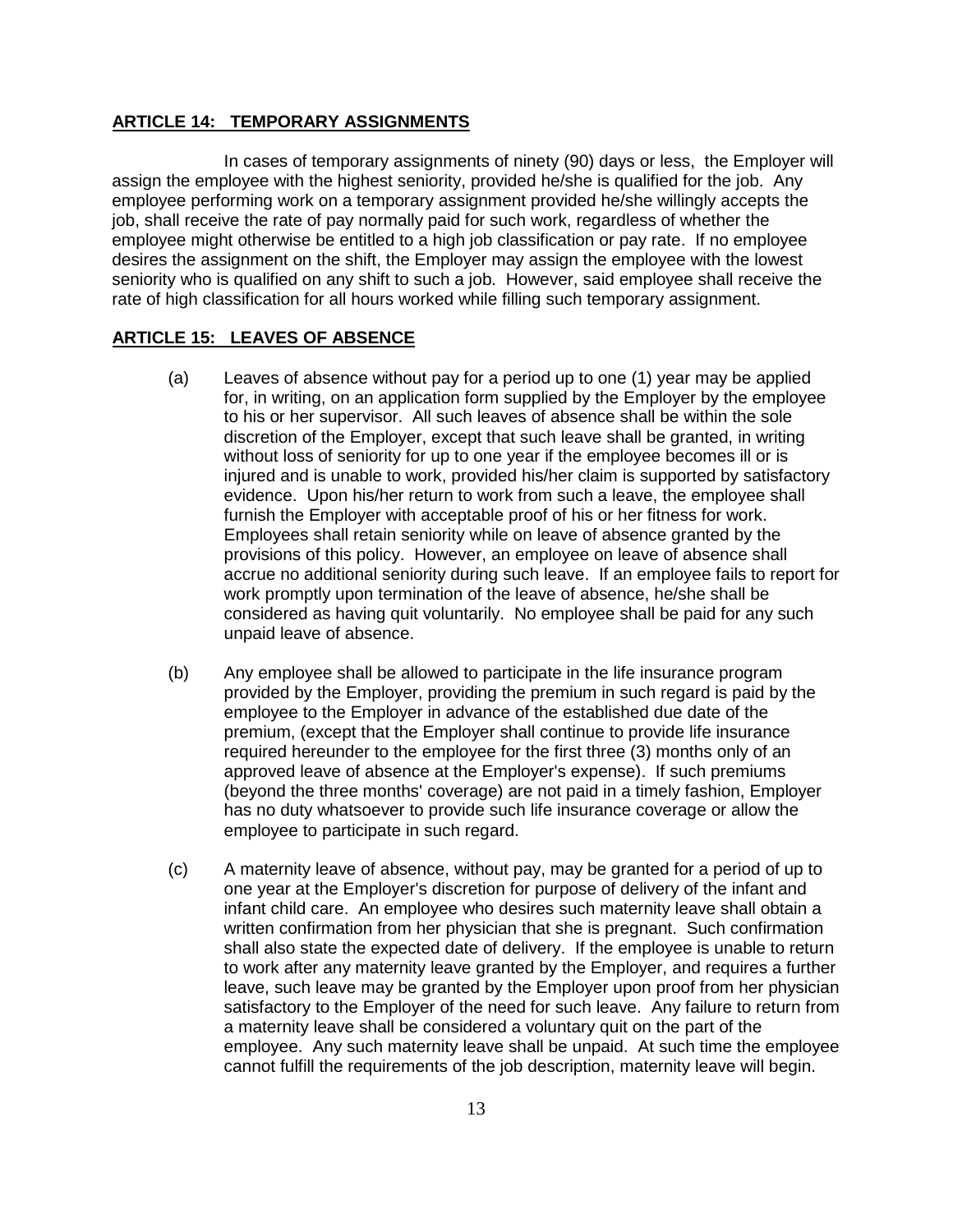(d) All FMLA leave will follow federal guidelines.

# **ARTICLE 16: HEALTH REQUIREMENTS**

New employees are required to have a physical examination prior to beginning work by a physician selected by the Employer.

At the sole discretion of the Employer, the Employer may annually or periodically thereafter require that any or all employees have subsequent physical examinations at the Employer's expense to determine whether the employee's health or that of any residents, or the certification of the facility, would be jeopardized. The results of such physical examination must be presented to the Employer and employee and will be retained in the employee's personnel file. The initial physical examination records are the property of the employer.

Where a physical examination reveals that the employee's health or that of any patients' in the Employer's facility would be jeopardized, the Employer may place the employee on a leave of absence within the time limit set forth previously and the employee will be reinstated to the job within such time limit upon conclusive medical evidence that the physical problem has been corrected.

# **ARTICLE 17: SAFETY AND HEALTH**

- (a) The Employer recognizes the importance of maintaining working conditions which promote the safety and health of the employees.
- (b) A safety committee of employees and employer representatives is hereby established. The Employer and Union shall each appoint one member of the committee and they shall jointly appoint the third member. The committee shall meet at the call of the Employer at least every other month. The purpose of the committee is to make recommendations to the Employer regarding unsafe working conditions or potential hazards to the employees, residents, or visitors. The administrator will approve and sign all minutes.
- (c) The Employer desires that all work be performed in an efficient and safe manner and that all relevant laws be satisfied. Employees will cooperate fully with the Employer in calling attention to unsafe conditions regardless of the party creating such conditions. Any employee who intentionally violates a facility safety policy or rule shall be subject to immediate discipline, including discharge.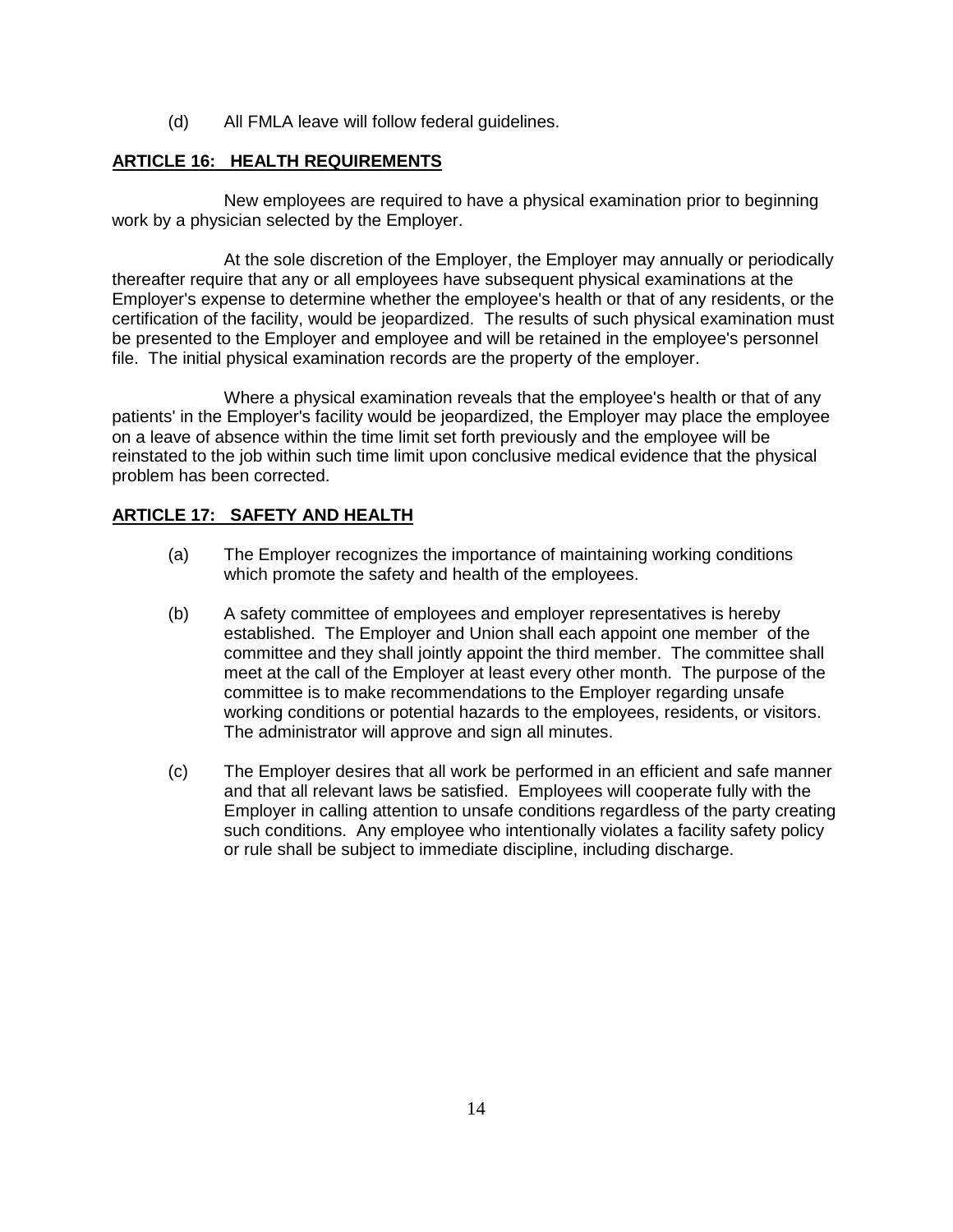## **ARTICLE 18: WORK PRACTICES**

The Employer functions 24 hours per day, 7 days per week, 52 weeks per year. Since it never closes, it must be staffed accordingly.

In such regard, employees will be required to work the scheduled hours and days that apply to their job classifications. Employees refusing to meet these hours and days of work requirements will be considered "unavailable for work" and may be disciplined by the Employer up to and including discharge, where appropriate.

It is the employee's responsibility to familiarize himself/herself with his/her assigned schedule and work accordingly. Steady attendance and punctuality are required of all employees. The Employer will notify the affected employee during the previous week in the event of a known scheduling change.

During regular work hours, employees shall not leave their area of work or the premises for personal reasons, to visit with residents or employees in other work areas,unless permission has been granted by the immediate supervisor.

## **ARTICLE 19: WORK PERFORMED BY SUPERVISORS**

A supervisor may perform work normally done by an employee in the bargaining unit under the following circumstances:

- 1. Experimental work.
- 2. Demonstration work performed to instruct and train employees.
- 3. Work necessary due to emergency conditions or due to situations in which no qualified bargaining unit employee is immediately available.
- 4. Work which would be unreasonable to assign to a bargaining unit employee because of skill and/or physical requirements.
- 5. Work which is negligible in amount.
- 6 Sign-up Lists. The employer will post a sign-up list with each schedule for employees desiring extra hours during that scheduled period of time. If extra hours become available during that time, the Employer will call those employees who are qualified first, based on seniority, in the needed job classification, provided it does not cause an employee to be in an overtime status.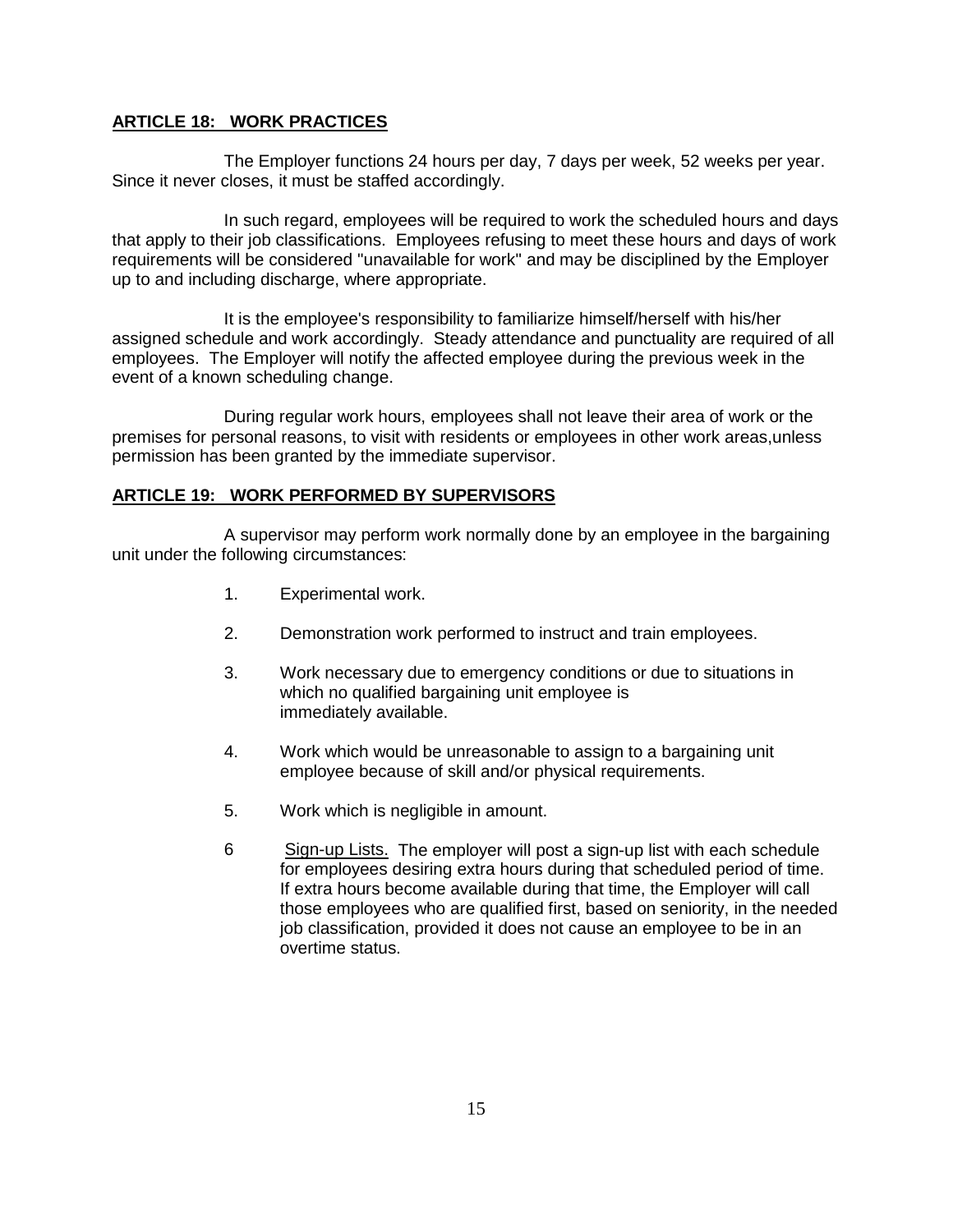## **ARTICLE 20: VOLUNTEER GROUPS**

Several Volunteer organizations and workers may perform services in the Employer's facility that are valuable and necessary contributions to the welfare of residents and for the benefit of the facility, and that in no way interfere or conflict with the duties or privileges of employees. The Employer shall continue to have the right to avail itself of all services of that nature, and the employees shall not interfere in any way with the activities or duties of such volunteer organizations or workers.

## **ARTICLE 21: REHIRED EMPLOYEES**

Any former employee whose services were previously terminated by the Employer or employee will be considered as a new employee without any continuity of employment or credit for prior time worked.

If the employee is rehired within 30 days and termination was not for reason of another job or discharge, continuity of employment and tenure credit will be approved by the Administrator. There are no credit considerations permitted for rehire after the 30-day period, regardless of the circumstances.

## **ARTICLE 22: JURY DUTY**

A regular employee who is called for or serves on jury duty will be paid the difference between his or her pay for jury duty and his or her regular pay, exclusive of any shift, overtime, or other premiums, provided the employee's wage rate per hour exceeds jury pay. The employee shall turn over to the Employer his or her check or other compensation, other than mileage, received for jury duty as soon as it is received. The Employer will pay the employee a maximum of 8 hours per day to serve on jury duty. Any employee released from jury duty within 2 (two) hours prior to the end of his/her shift, shall promptly return to work for the remainder of his or her scheduled shift to be paid for the full (8) hours. If the employee chooses not to return to work, the employee shall be paid for hours actually served on jury duty. If an employee does not turn over his or her check within one payroll period, any jury duty previously paid will be deducted from the next check.

Employees who work the midnight shift shall receive jury duty pay and may take the night before jury duty off if scheduled and that under no conditions shall they receive more pay for jury duty than if they were working the day shift.

### **ARTICLE 23: WORKERS' COMPENSATION**

(a) Each employee so entitled to this fringe benefit under the state law will be covered by the applicable worker's compensation. The employee involved may utilize accumulated sick leave only until the determination has been made that the injury or illness qualifies as worker's compensation. Once the payment for worker's compensation commences the employee must repay any sick time payments that were received that are duplication of time paid for under the worker's compensation provisions. In the event that an employee is utilizing sick leave prior to the determination of worker's compensation eligibility, those days must be taken as whole day unit.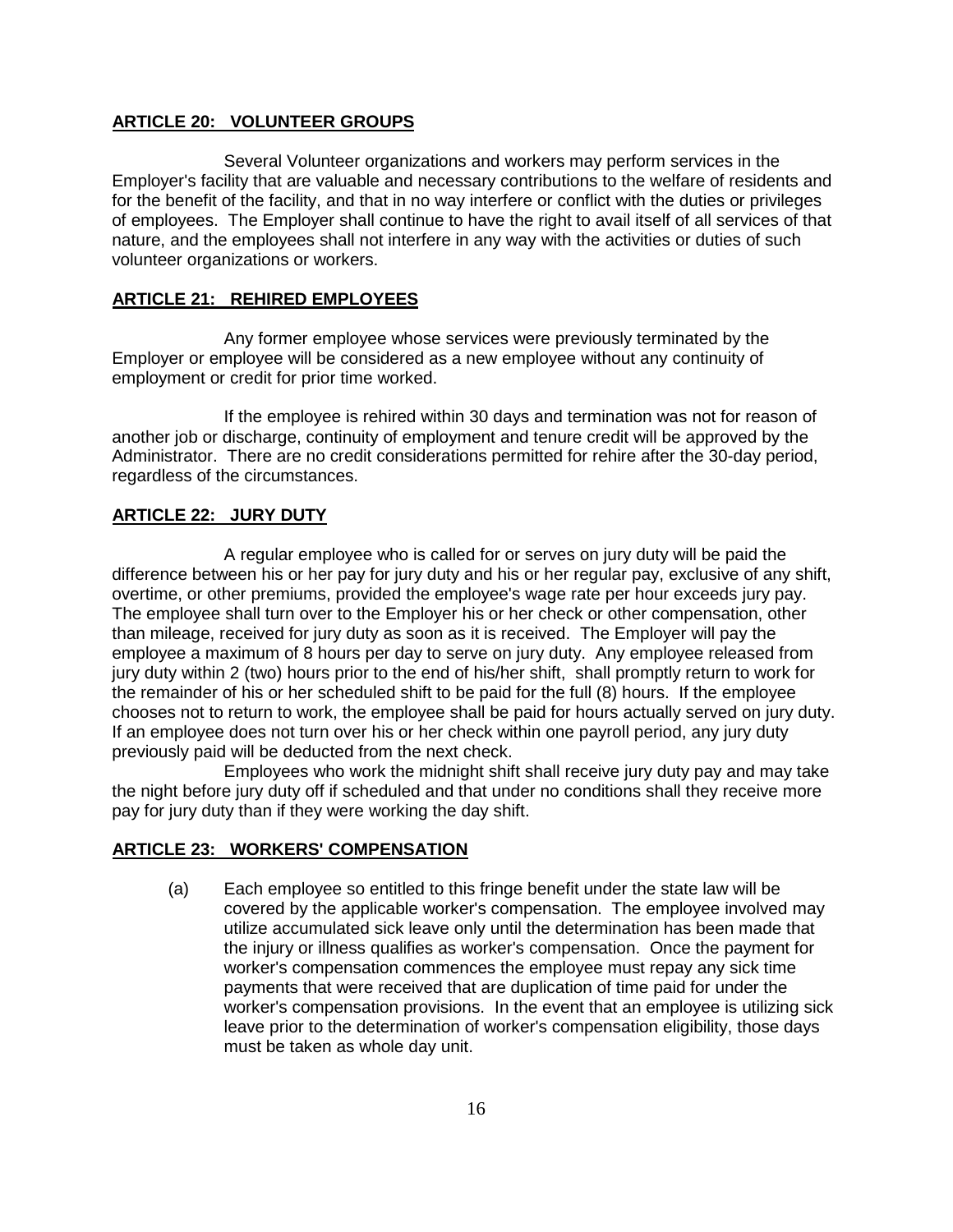(b) When an employee is working a light duty schedule due to work related injuries, any medical care scheduled during the employees shift will be paid and considered time worked for the purpose of overtime pay. Proof of appointment time and length must be provided to the employer upon completion of treatment. If Management cannot schedule therapy or treatment during working hours, any employee so scheduled will be paid on (1) hour of allowed time for each therapy or treatment. Any employee who schedules or reschedules therapy or treatment, and as a result receives therapy or treatment on his/her own time, will not be eligible to receive any pay.

#### **Memorandum of Agreement**

If an employee is being treated by a physician regarding a Worker's Compensation claim, and the employee fails to keep the doctor's appointment without notice to the employer, the employee will be charged a no call/no show under the attendance policy. Futhermore, the employee will be charged a sick day.

If an employee cannot attend the doctor's appointment he/she should notify the employer one (1) hour before the doctor's appointment is scheduled to be considered excused.

### **ARTICLE 24: SICK LEAVE**

- (a) All employees will be entitled to one day of sick leave for each 208 hours worked. Sick leave may be accumulated up to a maximum ninety (90) days or 720 hours.
- (b) Sick leave is granted to be used by an employee in the event of personal illness. Illness shall include accidental injury, sickness, or pregnancy, but shall specifically exclude illness or injury which is voluntarily incurred including, but not necessarily for employee's physical or mental well-being, drug abuse, and suicide.
- (c) Sick leave will be based upon the employee's normal scheduled work day and his/her base rate of pay exclusive of any shift, overtime, or other premium.
- (d) An employee will receive sick leave only in the event that his/her illness or injury renders it impossible for the employee to come to work, but only if he/she notifies the employer no later than one hour prior to his/her scheduled starting time, unless unable to do so because of the illness or injury, or other good cause.
- (e) A regular employee whose services are terminated for any reason, except discharge for cause, shall be paid amount equal to 50% of the employee's accumulated sick leave, provided that the employee has a minimum of ten (10) days accumulated at the time of termination. Employee shall forfeit any right to such sick leave pay if the employee terminates his/her employment without giving at least fourteen (14) calendar days advanced written notice to the Employer. In the event an employee dies, sick and vacation time will be paid 100%. Also, no sick leave may be taken within this 14 day notice.
- (f) The Employer may at any time notify the employee in writing, that it suspects possible abuse of sick leave by an employee and may thereafter require a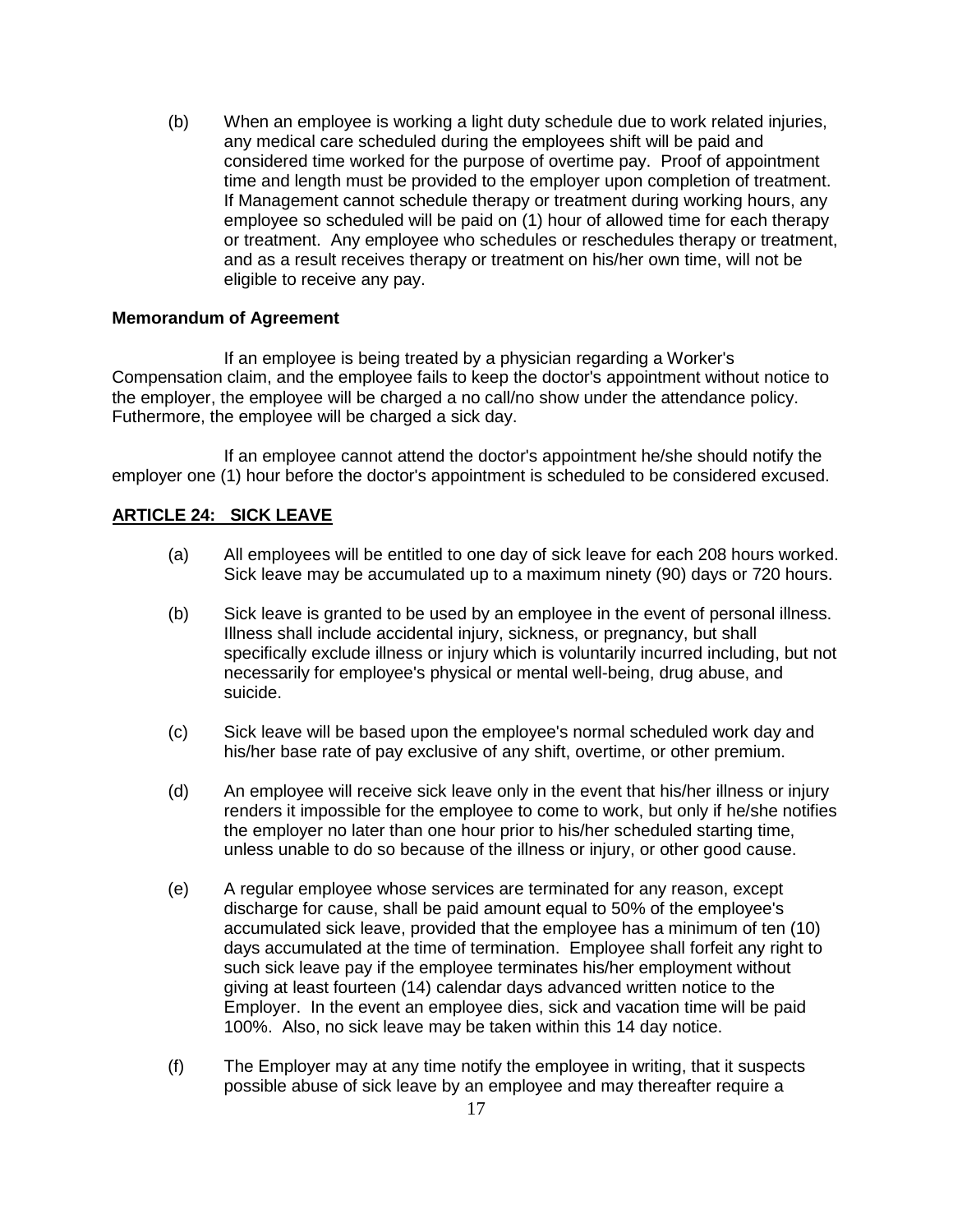physician's certificate or other competent evidence certifying to such employee's inability to work due to illness on a per illness basis. A meeting will be held as soon as possible with the Employer representatives, and the employee involved in attendance for the purpose of reviewing the Employer's documentation of the alleged infraction if desired by the employee. In all other cases, an employee may be required to furnish a physician's certificate whenever three (3) or more consecutive sick leave days are claimed. Employees failing to provide requested medical certification may not be entitled to paid sick leave and such days may constitute unexcused absence. The Employer will pay the doctor for the threeday sickness documentation if the Employer's doctor is used, while the employee will pay the doctor if his/her doctor is used. If an employee works up to 6 months without occurrence they will be taken off notice.

- (g) An employee's sick leave accumulation shall appear on the employee's check stub.
- (h) Also, sick time shall accrue, but will not be paid for any absences while an employee is in probation status.

### **ARTICLE 25: FUNERAL LEAVE**

When a death occurs in an employee's immediate family as defined below, the employee, upon request, will be excused for up to three (3) scheduled working days, which shall include up to and including the day of the funeral, provided he/she attends the funeral.

The immediate family is defined as the employee's mother, father, step-parents, brother, sister, wife or husband, son or daughter, son-in-law or daughter-in-law, step-children, mother-in-law, father-in-law, brother-in-law, sister-in-law, grandparents and grandchildren, or a member of the employees immediate household.

Funeral leave pay shall be based upon the employee's normal scheduled work day including any shift differential, but exclusive of overtime.

One scheduled working day of unpaid funeral leave will be allowed for Aunt/Uncle, Niece/Nephew, if the funeral is attended.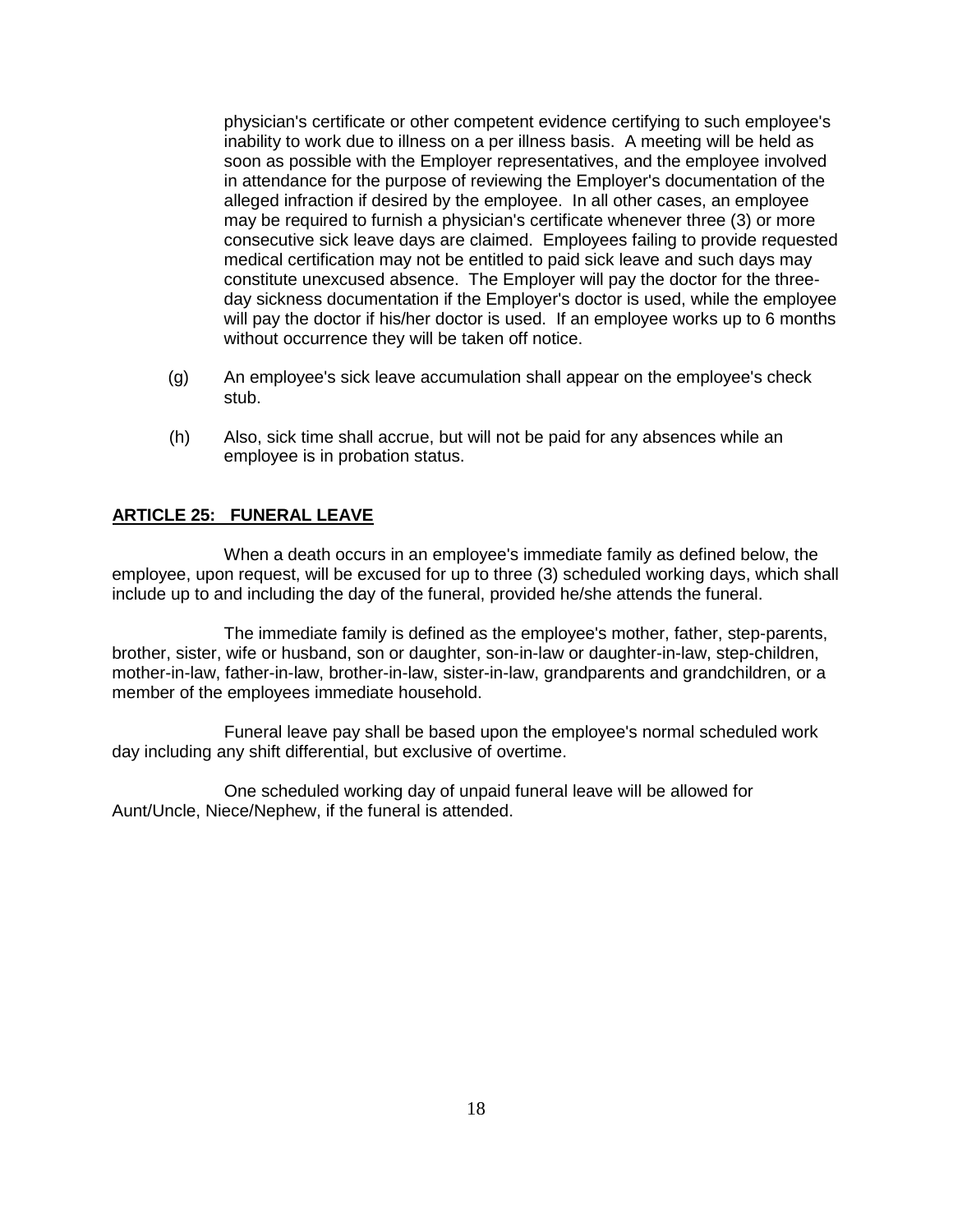## **ARTICLE 26: HOURS AND OVERTIME**

This article provides a basis for calculating overtime and defines the normal hours of work, and it shall not be construed as a guaranty of hours.

- (a) Hours of Work/Lunch Periods: The normal hours at work shall be: eight (8) hours per day and eighty (80) hours per fourteen (14) calendar days of work, or forty (40) hours per week. Daily hours of work shall normally be consecutive.
- (b) Lunch and Break Periods: Employees shall receive an un-paid lunch period of one-half hour whenever an employee is scheduled to work seven (7) or more hours in a day, and one (1) paid fifteen (15) minute rest break for each four (4) hours worked. Breaks shall not be interrupted, except for good cause.
- (c) Overtime.
	- (1). For the purpose of computing overtime under this Article, and not as a limitation upon the scheduling of employees for work, the fourteen (14) calendar day work period shall be a period of fourteen (14) consecutive days.
	- (2). Time and one-half the employee's regular base rate shall be paid for all hours actually worked in excess of eight (8) hours in a day or eighty (80) hours in a scheduled fourteen (14) calendar day work period.
	- (3). Overtime payments shall not be duplicated for the same hours worked under the terms of this Agreement. To the extent that hours are compensated for at overtime rates under one provision, they shall not be counted as hours worked in determining overtime under the same or other provisions.
- (d) Reporting Pay. In the event an employee is not contacted and reports for work as scheduled, but for whom no work is provided, the employee will be paid for two (2) hours at his/her regular straight time hourly rate. Employees who travel to the work site, shall receive reporting pay for inservices canceled with less than 24 hours notice.
- (e) Sign-up Lists. The Employer will post a sign-up list with each schedule for employees desiring extra hours during that scheduled period of time. If extra hours become available during that time, the Employer will call those in the classification where the overtime is needed and the most senior person will then be entitled to the overtime. If all refuse in the classification, the employer will consider those who are qualified, and then based on seniority will be entitled to the overtime.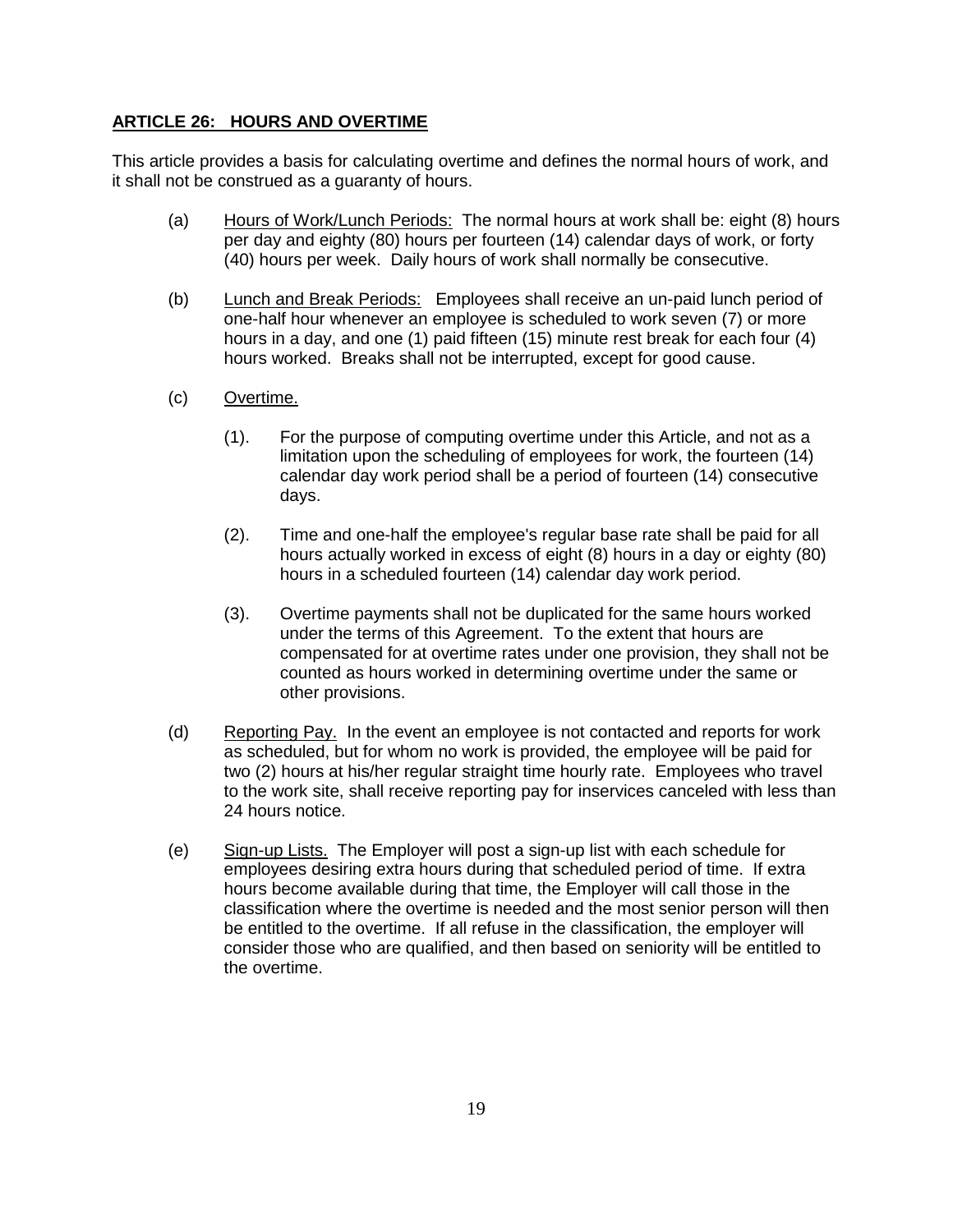### **ARTICLE 27: HOLIDAYS**

- (a) Paid holidays are designated as: New Year's Day, Memorial Day, Independence Day, Labor Day, Thanksgiving day, Christmas Day, The Employee's Birthday, Easter and two (2) floating holidays each year. Holiday pay shall be based upon the employee's normal scheduled work day and his/her base rate of pay exclusive of any shift, overtime, or other premium. In the case of cook versus cook helper, the rate of pay will be determined by the "average pay" over the last 2 pay periods, for that individual's regular rate. One additional floating holiday per year will be given after five (5) years seniority.
- (b) Should the actual holiday fall on Saturday, Saturday and not Friday shall be considered as the holiday for pay purposes under this section regardless of when the holiday is celebrated by state or federal law. Similarly, should the actual holiday fall on Sunday, Sunday not Monday, shall be considered as the holiday for purposes of paid holidays.
- (c) An employee shall be eligible for holiday pay only under the following conditions:
	- (1) The employee must work his/her regularly scheduled shifts prior to and immediately following the holiday. Failure to perform both shifts shall nullify the holiday pay.
	- (2) Exceptions to the preceding subparagraph shall be made where the employee is granted prior leave for the shift prior to the holiday for good cause, including sickness; or where the employee is granted leave for the shift after the holiday for good cause, including sickness.

Such leave shall be granted only in cases where good and sufficient cause is shown. Substantiation may be required by the employer.

- (3) Holiday pay for employees averaging 16 hours per week or less over the previous year will be pro-rated.
- (d) If the holiday is observed on the employees scheduled vacation, he or she shall be paid for the unworked holiday.
- (e) No holiday pay shall be granted to an employee on a lay off status.
- (f) In order to be eligible for floating holidays, an employee must have been employed for an entire year. Floating holidays accrue as of each employee's anniversary date. With regard to floating holidays, nursing personnel employees must give no less than one (1) week notice Monday through Thursday and two (2) week notice Friday through Sunday. When a floating holiday is used for an emergency, the Employer will be entitled to inquire about the nature of such emergency. For departments other than nursing, two (2) working days advance notice shall be considered sufficient for purpose of granting such floating holiday.
- (g) Employees shall be paid one and one-half times the normal hourly rate for hours worked on a holiday. Employer reserves the right to alter schedules to prevent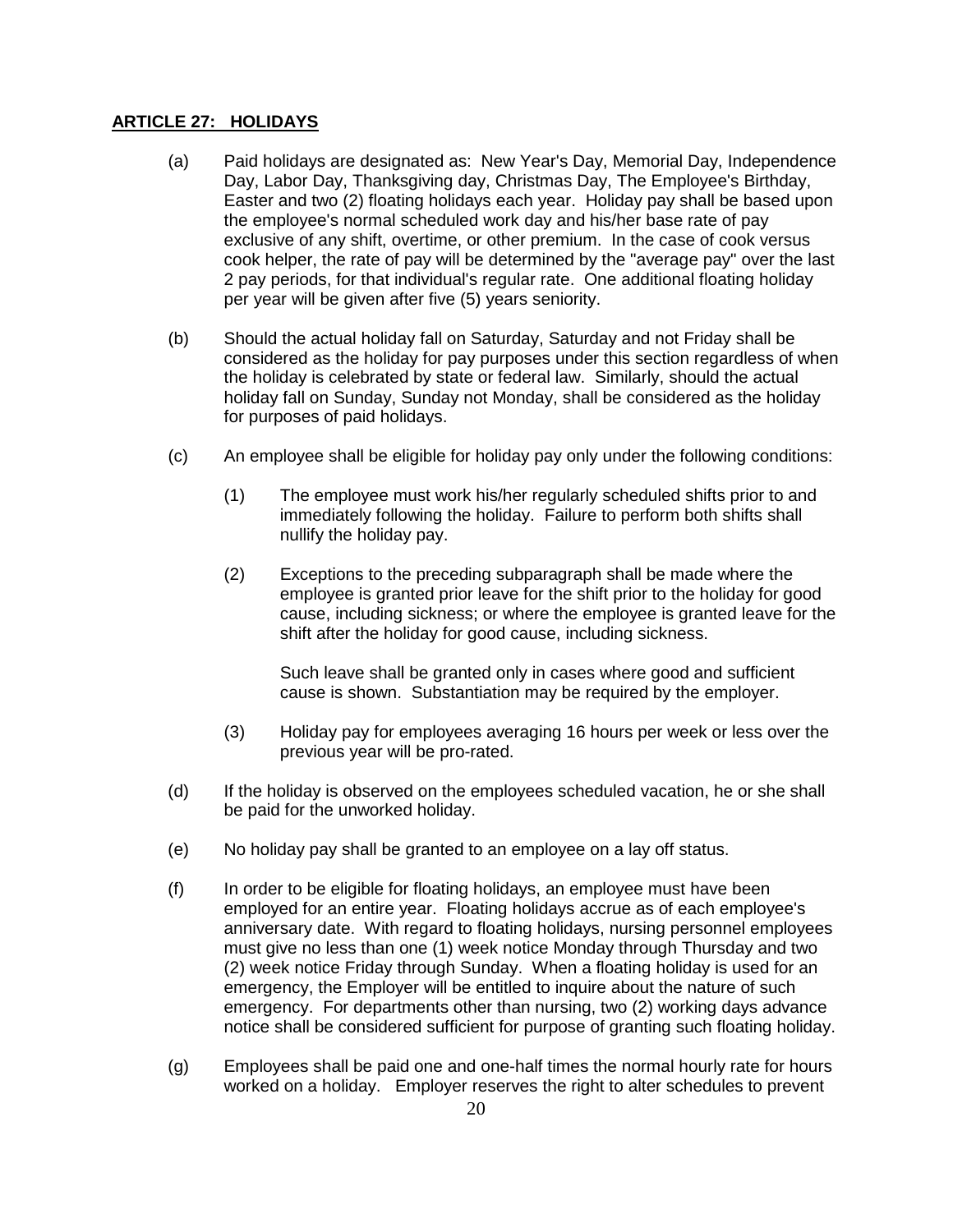overtime. On such holidays, the employee shall receive no less than a normal two week period.

(h) Seniority will govern in either case whether employees wish to work or not during a holiday. In order to exercise seniority rights, the employee must sign or fail to sign the sign-up sheet for working holidays no less than one week prior to the posting of the work schedule.

# **ARTICLE 28: VACATION**

- (a) A regular employee shall be entitled to eight (8) working days vacation after one (1) calendar year's employment; ten (10) working days vacation after two (2) calendar year's employment; and fifteen (15) working days vacation after five (5) calendar years employment; provided he/she worked at least 2,000 hours during the calendar year preceding the year in which the vacation is taken. Beyond ten (10) calendar years employment an employee will be given the following additional days of vacation: Seventeen (17) days for eleven (11) years employment, eighteen (18) days for twelve (12) years employment, nineteen (19) days for thirteen (13) years employment and twenty (20) days for fourteen (14) years employment, provided he/she worked at least 2,000 hours during the calendar year preceding the year in which the vacation is taken. A regular employee who worked less than 2,000 hours in the preceding calendar year shall receive pro-rata vacation benefits based upon the number of hours he/she worked during such year, divided by 2080 hours. If the result is a fraction of a day of vacation, it shall be increased to the next full day. Vacation pay shall be based upon the employee normal scheduled work day, and his/her base rate of pay exclusive of any shift, overtime, or other premium.
- (b) Vacations must be taken; there shall be no pay in lieu of vacation. Vacation time cannot be accumulated. Any vacation time earned for any one year and not used within the next year, based on the employees anniversary date, shall be considered lost to the employee. An employee, even though otherwise eligible for vacation benefits under this Article, forfeits the right to receive vacation benefits if he/she quits or is discharged prior to the anniversary date of the vacation year. An employee can accumulate up to no more than two (2) years vacation at the sole discretion of the employer under unusual circumstances upon written request.
- (c) As far as possible, vacations will be granted at the time most desired by employees, but the final right to the allotment of vacation periods is reserved exclusively to the employer and shall be subject to the work schedule and personnel requirements.
- (d) If an employee becomes ill and is hospitalized during his or her vacation, his or her vacation will be rescheduled. In the event his or her hospitalization continues throughout the year, he or she will be awarded payment in lieu of vacation.
- (e) In the case of cook versus cook helper, vacation pay rate will be determined by the "average pay" over the last 2 pay periods, for that individual's regular rate.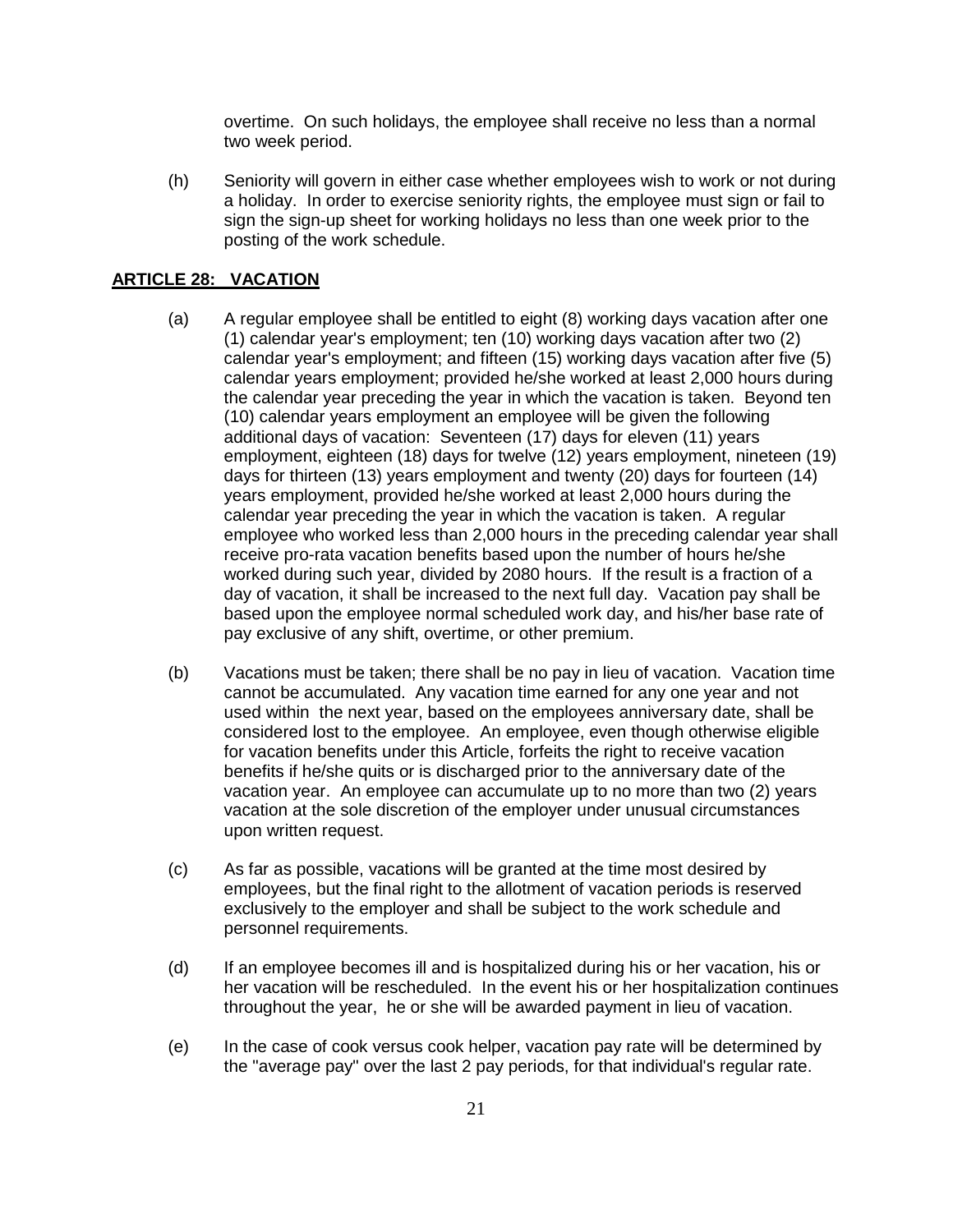(f) Requesting vacat ion days should not interfere with employees scheduled weekends off unless there are fewer than 10 CNA's on duty day shift, 8 CNA's on the afternoon shift and 6 CNA's on midnight. Seniority shall prevail in the scheduling of vacation time, as long as it was requested in established time frames.

|                         | <b>Eastwood Nursing Center</b>                 |                  |                   |                   |                   |                   |       |       |       |       |       |                                                                                |       |
|-------------------------|------------------------------------------------|------------------|-------------------|-------------------|-------------------|-------------------|-------|-------|-------|-------|-------|--------------------------------------------------------------------------------|-------|
| <b>Union Wage Scale</b> |                                                |                  |                   |                   |                   |                   |       |       |       |       |       |                                                                                |       |
| 12/16/19 to 12/15/21    |                                                |                  |                   |                   |                   |                   |       |       |       |       |       |                                                                                |       |
| <b>Current Rates:</b>   |                                                |                  |                   |                   |                   |                   |       |       |       |       |       |                                                                                |       |
|                         | <b>Start</b>                                   | 640 Hrs          | 2080 Hrs          | 4100 Hrs          | 6240 Hrs          | 8320 Hrs          |       |       |       |       |       | 10400 Hrs 12480 Hrs 14560 Hrs 16640 Hrs 24960 Hrs 33280 Hrs 41600 Hrs          |       |
| CENA's                  | 11.20                                          | 12.16            | 12.72             | 12.96             | 13.16             | 13.35             | 13.62 | 13.81 | 13.87 | 13.92 | 13.97 | 14.02                                                                          | 14.12 |
| Cooks                   | 9.93                                           | 11.04            | 13.17             | 13.17             | 13.17             | 13.17             | 13.17 | 13.17 | 13.24 | 13.29 | 13.34 | 13.39                                                                          | 13.49 |
| Others                  | 9.93                                           | 11.04            | 12.50             | 12.50             | 12.50             | 12.50             | 12.50 | 12.50 | 12.55 | 12.60 | 12.65 | 12.70                                                                          | 12.80 |
|                         | December 16, 2019 to December 15, 2020 (2%)    |                  |                   |                   |                   |                   |       |       |       |       |       |                                                                                |       |
| CENA's                  | <b>Start</b><br>12.40                          | 640 Hrs<br>12.62 | 2080 Hrs<br>12.97 | 4100 Hrs<br>13.22 | 6240 Hrs<br>13.42 | 8320 Hrs<br>13.62 | 13.89 | 14.09 | 14.15 | 14.20 | 14.25 | 10400 Hrs 12480 Hrs 14560 Hrs 16640 Hrs 24960 Hrs 33280 Hrs 41600 Hrs<br>14.30 | 14.40 |
|                         |                                                |                  |                   |                   |                   |                   |       |       |       |       |       |                                                                                |       |
| Cooks                   | 10.13                                          | 11.26            | 13.43             | 13.43             | 13.43             | 13.43             | 13.43 | 13.43 | 13.50 | 13.56 | 13.61 | 13.66                                                                          | 13.76 |
| Others                  | 10.13                                          | 11.26            | 12.75             | 12.75             | 12.75             | 12.75             | 12.75 | 12.75 | 12.80 | 12.85 | 12.90 | 12.95                                                                          | 13.06 |
|                         | December 16, 2020 to December 15, 2021 (1.75%) |                  |                   |                   |                   |                   |       |       |       |       |       |                                                                                |       |
|                         | Start                                          | 640 Hrs          | 2080 Hrs          | 4100 Hrs          | 6240 Hrs          | 8320 Hrs          |       |       |       |       |       | 10400 Hrs 12480 Hrs 14560 Hrs 16640 Hrs 24960 Hrs 33280 Hrs 41600 Hrs          |       |
| CENA's                  | 12.62                                          | 12.62            | 13.20             | 13.45             | 13.66             | 13.86             | 14.14 | 14.33 | 14.39 | 14.45 | 14.50 | 14.55                                                                          | 14.65 |
| Cooks                   | 10.31                                          | 11.46            | 13.67             | 13.67             | 13.67             | 13.67             | 13.67 | 13.67 | 13.74 | 13.79 | 13.84 | 13.90                                                                          | 14.00 |
| Others                  | 10.31                                          | 11.46            | 12.97             | 12.97             | 12.97             | 12.97             | 12.97 | 12.97 | 13.03 | 13.08 | 13.13 | 13.18                                                                          | 13.28 |

## **ARTICLE 29: WAGES**

- (a) If employer decides it economically feasible, future pass-through raises, if available, will occur.
- (b) Longevity bonus:A bonus payment of \$100.00 will be paid annually on the first pay period in December for all employees with five (5) years or more of service. After 10 years of service a bonus of \$150.00 will be paid and for employees with 15 years of service a bonus of \$200.00 will be paid.
- (c) The employer will pay for CNA recertification fee every two (2) years. It is the CNA's responsibility to bring recertification notice to the main office at least two (2) weeks prior to expiration. CNA's wishing to pay the fee can be reimbursed for recertification expense thru the main office.
- (d) New employees with equivalent experience can start at the wage rate of 4160 hours.

### **ARTICLE 30: LIFE INSURANCE AND MEDICAL**

The employer agrees to pay the full premium for each regular employee for the group life insurance plan, face value of \$10,000. Upon retirement or severance, the employee will be informed of his or her options and allowed to exercise his/her choice of options, if any exist, upon request for such information by the employee.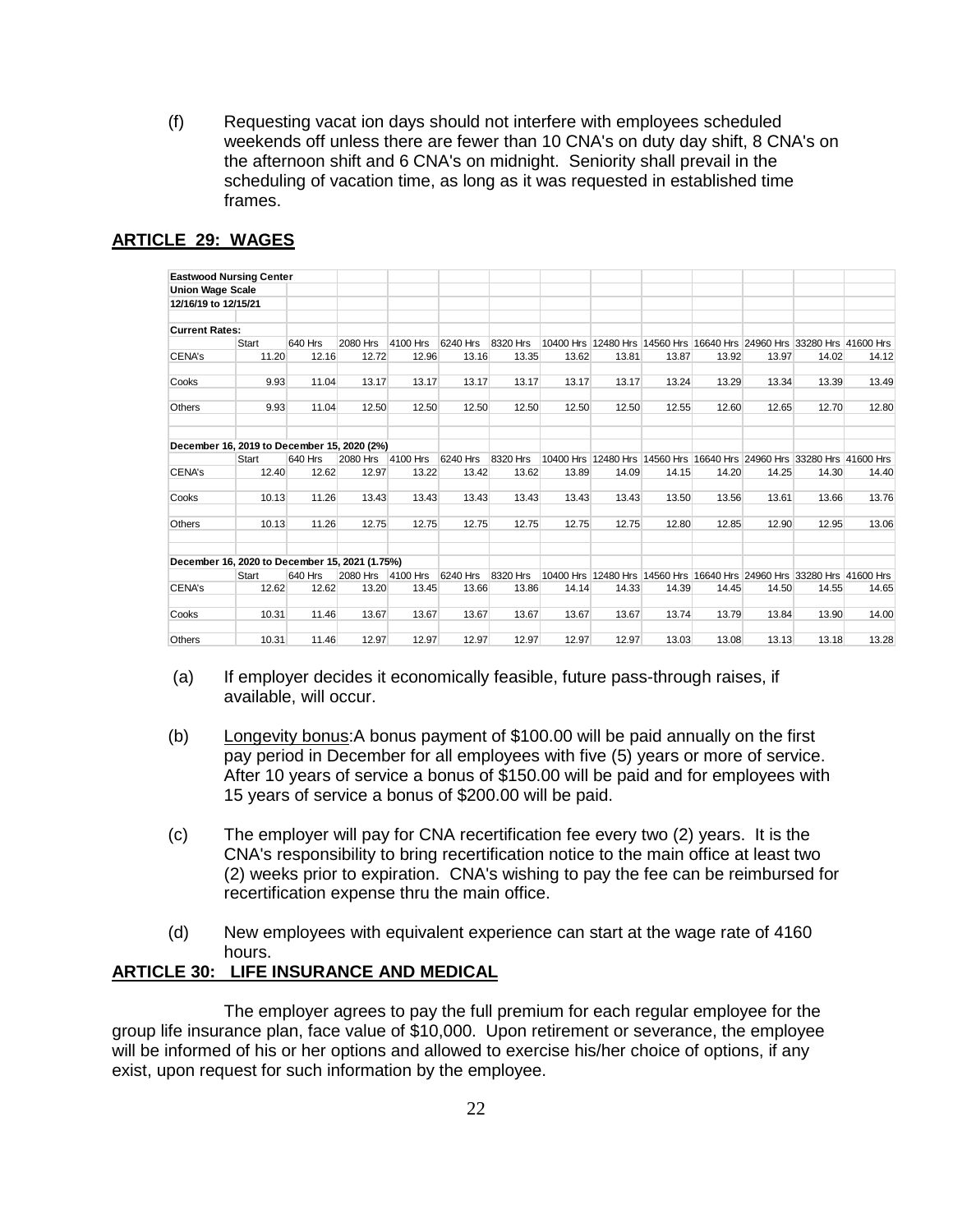# **ARTICLE 31: COMPUTATION OF BENEFITS**

- (a) All hours paid to an employee shall be considered as hours worked for the purpose of computing any of the benefits.
- (b) Premium pay which is paid in addition to the employee's regular rate of pay shall not be included as "additional hours paid" under this Article. "Premium Pay" as defined herein shall include holiday hours not worked, pay for shift differential, and overtime premium pay.

# **ARTICLE 32: WORKING HOURS - SHIFT PREMIUM AND HOURS**

- (a) Normal Shifts and Hours: This section is intended to define the normal shifts and normal hours of work, and shall not be construed as guarantee of hours of work per day or per week.
- (b) Shift Hours:<br>First Shift: Includes all shifts regularly scheduled to commence between 6:30 a.m. and 3:30 p.m.
	- Second Shift: Includes all shifts regularly scheduled to commence between 2:30 p.m. and 11:30 p.m.
	- Third Shift: Includes all shifts regularly scheduled to commence between 10:30 p.m. and 7:30 a.m.
- (c) Standard Work Day: For the purpose of computing overtime, and not as a limitation upon the scheduling of employees for work, the standard work day shall consist of eight and one-half (8 1/2) hours in a twenty-four (24) hour period (beginning at 7:00 a.m. and ending at 11:15 p.m.), which hours shall be consecutive if possible. Such hours shall include an unpaid one-half (1/2) hour lunch period. The regular work scheduled shall consist of not more than eighty (80) hours in a fourteen (14) calendar day work period (336 hours) beginning at 11:01 p.m. Saturday.

The normal pay day shall be the Friday following the end of each fourteen (14) day work period.

- (d) Deviation from Schedule: It is recognized and understood that deviations from the regular schedules of work will be necessary and will unavoidably result from several causes, such as but not limited to rotation of shifts, vacations, leaves of absence, weekend and holiday duty, absenteeism's, employee requests, temporary shortage of personnel, lack of funds, lack of work, and emergencies.
- (e) Posting of Schedules: The Employer shall plan and post work scheduled at least fourteen (14) calendar days in advance of the first working day covered by the schedule itself. The employees must get their requests for scheduling in to the individual in charge of scheduling at least seven (7) days prior to the posting date of the schedule in order to have the requests considered and honored, if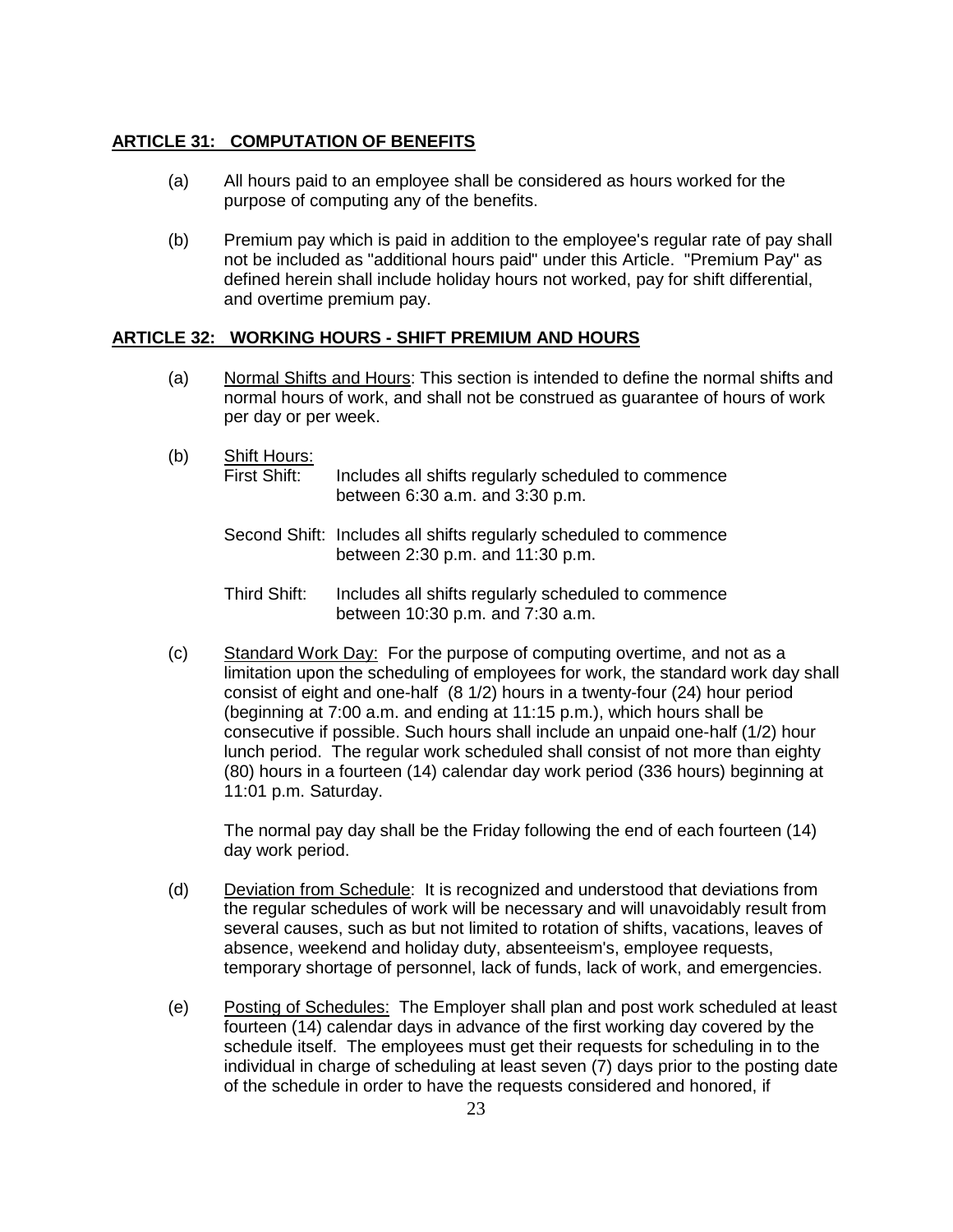possible. The schedule shall be subject to such changes after it is posted as are required by absenteeism, shortage of personnel or other emergencies. The Employer shall notify the affected employee in the event of any schedule change.

- (f) Lunch Period: Employees shall be allowed thirty (30) minute unpaid lunch. Employees will be required to clock in and out for lunch.
- (g) Coffee Break: Employees may take a fifteen (15) minute coffee break in the A.M. and also fifteen (15) minute coffee break in the P.M., or the first half and second half of their regular shift, whichever may apply, which shall be taken on the job only. Employees may have their coffee break without undue interruption, except in case of an emergency situation.
- (h) Shift Preference: Employees shall submit their shift preference to the administration in advance so that the employee can exercise shift preference within their classification on the basis of seniority, in the event of a vacant or open position only.
- (I) Shift Premium: Employees who work on the third shift shall receive, in addition to their regular base pay for the pay period, ten (\$.10) cents per hour shift premium for all hours actually worked. Employees who work on the second shift shall receive, in addition to their regular base pay for the pay period, five (\$.05) cents per hour shift premium for all hours actually worked.
- (j) When an employee works in the capacity of shift manager they will receive \$.50 per hour for the entire shift in which they worked. They will receive the shift differential only when supervisory duties are actually performed.
- (k) Call-In Bonus: If an employee comes in, after being called in to cover a shift on their scheduled day off, that employee will receive the call-in bonus of \$20.00. The employer will attempt to call in employees first before mandating a DOT employee to stay.
- (l) Continuing Education: The employer will insure that all employees be provided the necessary time to comply with the State requirements of continuing education. The employer will also provide an environment that is conducive to learning. DOT employees or more will be scheduled by the employer to accomplish their education requirements.

# **ARTICLE 33: CONFIDENTIAL INFORMATION**

Employees recognize the importance and necessity of courtesy to the facility's residents and of the treatment of information concerning residents and their families as confidential. Any and all information concerning any resident of the facility or his/her family, no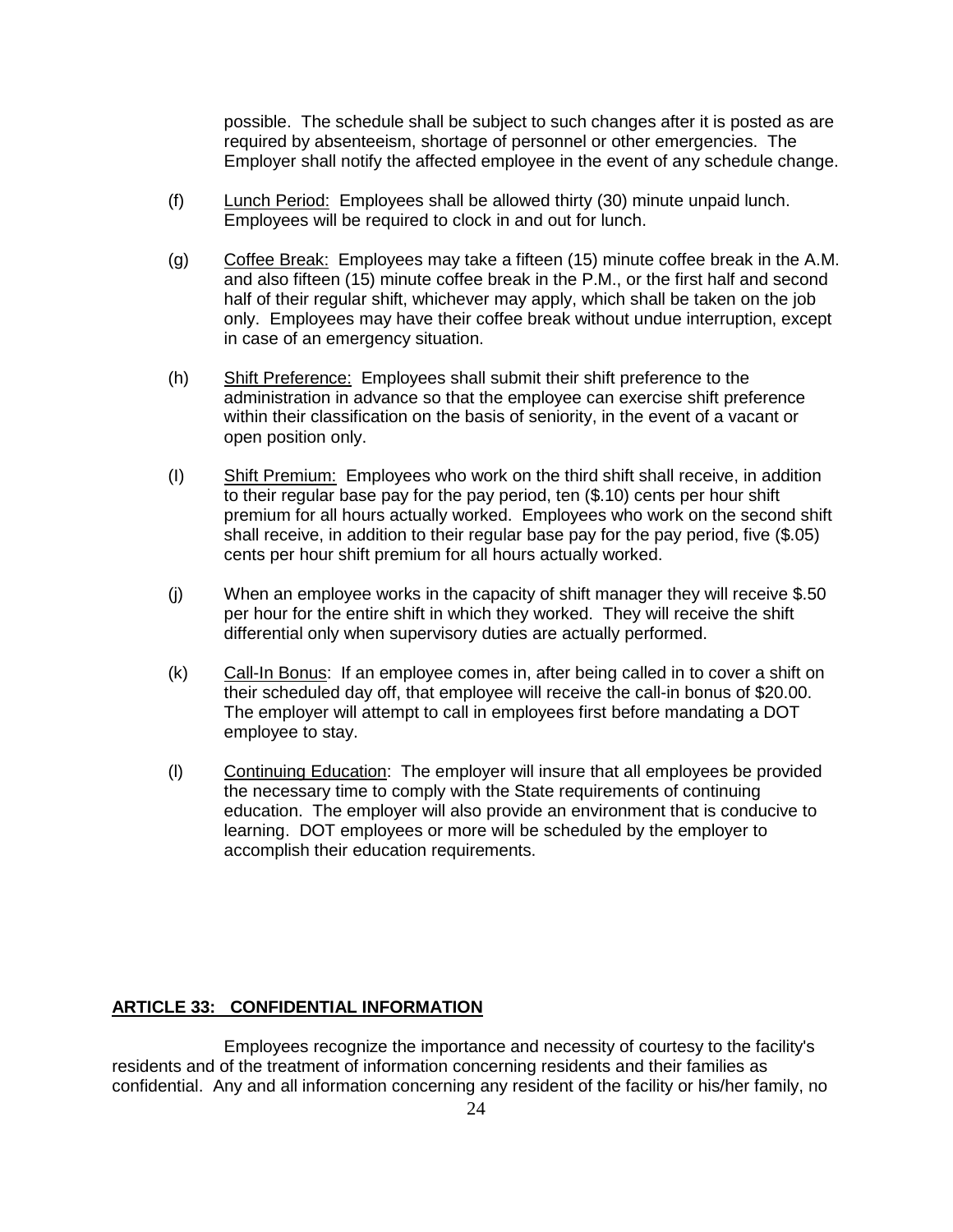matter how acquired, shall be considered and treated as confidential. Any disclosure of confidential information by an employee to resident, fellow employee, or any unauthorized person which is not made in the course of the employee's duty to the facility, shall be regarded as a breach of duty by the employee, and may be treated as cause for his/her immediate discipline, including discharge.

## **ARTICLE 34: CHANGE OF NAME, ADDRESS, OR STATUS**

All employees shall notify the Employer of any change of name, address, phone number, reliable message phone number, or marital status promptly, and in any event within five (5) calendar days after such change has been made. The Employer shall be entitled to rely upon an employee's last name, address, and marital status shown on its records for all purposes involving his/her employment.

## **ARTICLE 35: MISCELLANEOUS PROVISIONS**

- (a) The Employer will prepare job descriptions for all positions.
- (b) Whenever employees are required to attend mandatory in-service programs, the following method of reimbursement shall apply:
	- (1) Employees who come in prior to the start of their shift or stay after their shift is completed, shall receive time and one-half for such in-service meeting; and
	- (2) Employees on the midnight shift and employees who are not scheduled to work shall receive two (2) hours of straight time pay for attending such inservice.
- (c) Whenever employees are not able to report for duty due to adverse weather conditions, the employee shall have the option of using available floating holiday time or an unpaid day. The employer will recognize school closings where the employee lives, to excuse the employee from any tartdiness repercussions.
- (d) The employer will offer all employees the opportunity to enroll in a Roth style IRA plan.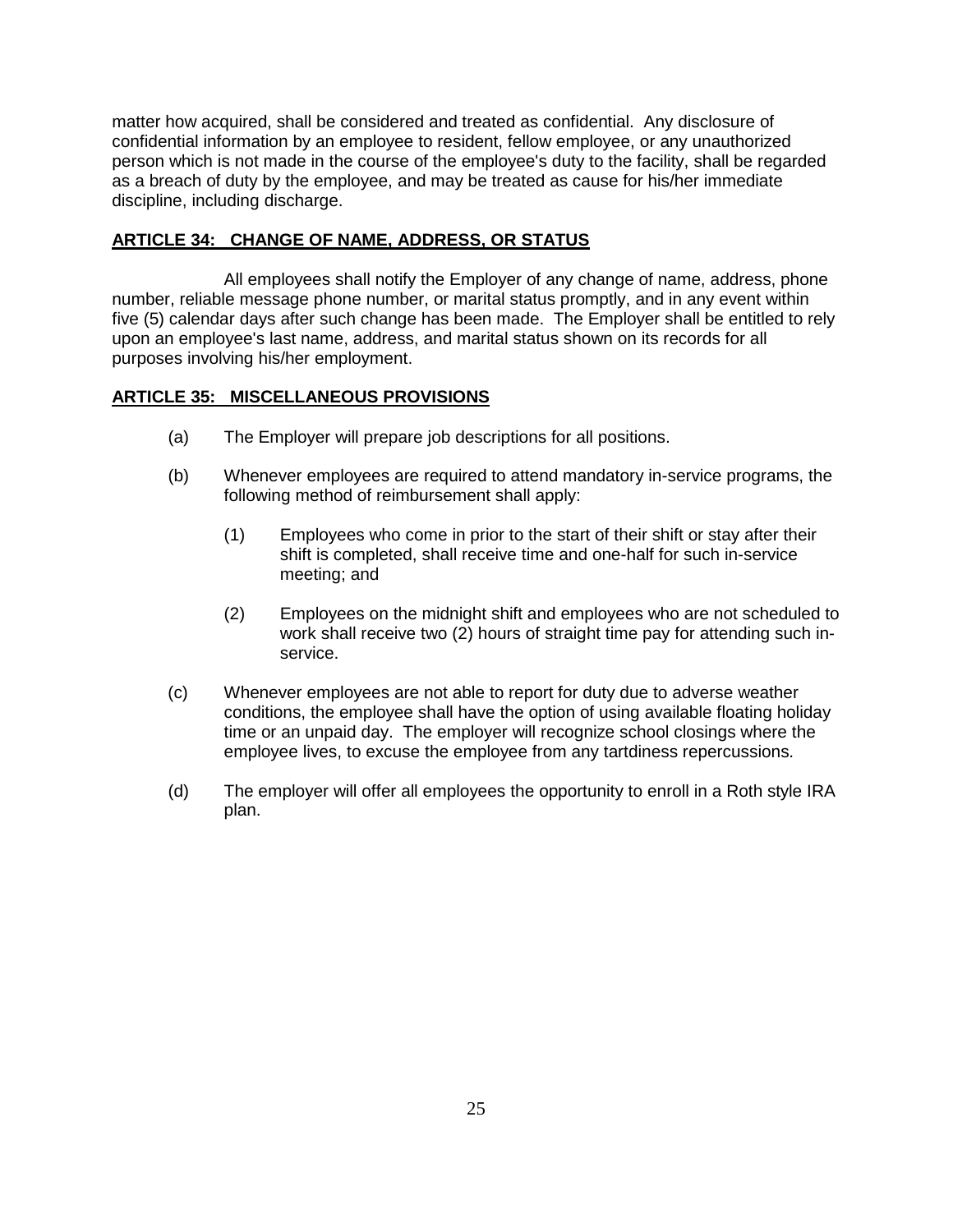# **ARTICLE 36: UNION SECURITY**

- (a) Eastwood Nursing Center will comply with Michigan's Right to Work law.
- (b) If Michigan's Right to Work law is overturned, the following provisions will become effective.
- (c) As of the effective date of this Agreement, all regular full-time and regular parttime bargaining unit employees shall, as a condition of employment, maintain membership in the Union or pay a "Representation Fee" equal to the amount of dues uniformly required of members of the Union, upon completion of 30 calendar days of employment.
- (d) The Employer agrees to deduct Union dues and initiation fees from the wages of employees in the bargaining unit who voluntarily provide the Employer with a written authorization for such deduction. At the time of employment the Employer shall make available to the new employee a check-off card provided to the Employer by the Union. Dues and initiation fees shall be an amount as indicated by the USWA Constitution. Deductions shall be made each pay period and transmitted to the International Union's Secretary/Treasurer following the last payroll of each month. Along with said deductions the Employer shall forward a list of employees for whom the deductions were made. In the event that no wages are due the employee, or that they are insufficient to cover the required deduction, the Employer shall make the deduction in the next pay period where the employee has sufficient earnings. Employees who do not work more than forty (40) hours in a month shall not have any dues deducted for that month.
- (e) The Employer assumes no obligation, financial or otherwise, arising out of any provisions of this Article, and the Union hereby agrees it will indemnify and hold harmless from any claims actions or proceedings by any employee arising from the deductions made by the Employer hereunder, including the cost of defending such. Once the funds are remitted to the Union, their disposition thereafter shall be the sole and exclusive responsibility of the Union.

# **ARTICLE 37: UNION RIGHTS.**

The employees covered by this agreement will be represented by three (3) stewards. The union shall notify the employer, in writing, of the names of the stewards at least annually and within thirty (30) days of any changes that occur. The employer shall also be notified of the names of any alternate stewards who would serve only in the absence of a regular steward.

Upon giving seven days advance notice, up to three employees designated as stewards will be granted up to ten days off without pay to participate in union functions, however, an individual holding elective office may be allowed up to a maximum of two additional unpaid days off to attend the regularly scheduled monthly union meeting. The parties agree that no more than one person from the same department will be granted time off to participate in union functions.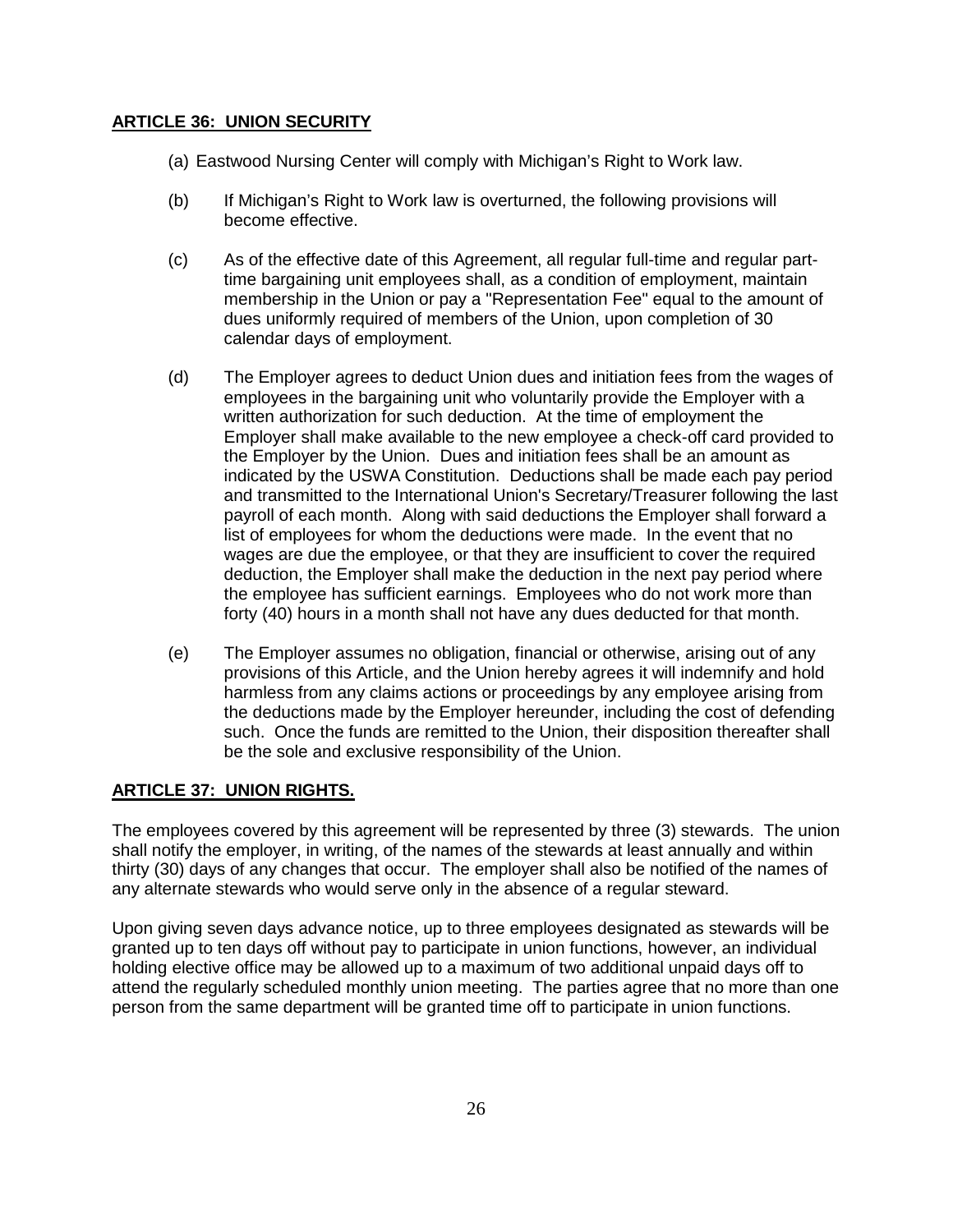- (1) Bulletin Board. The employer will furnish a bulletin board for the Union in communicating with employees. Official Union notices containing no inflammatory comment may be posted as soon as the Union representative has notified the facility Administrator of an intent to post such notice. Notices or literature other than that for the normal conduct of the Union's business must first have the Employer's approval.
- (2) Position Descriptions. Position descriptions will be made available to a Union representative or interested employees upon request.

# **ARTICLE 38: SOLE AGREEMENT AND WAIVER**

"This agreement constitutes the sole and entire agreement between the parties, oral and written, and expresses all the obligations of, or restrictions imposed on the respective parties during its term. This agreement can be changed only by written amendment executed by the parties hereto."

# **ARTICLE 39: NONDISCRIMINATION**

Neither the Employer nor the Union shall discriminate against any employee covered by this Agreement on account of race, color, religious creed, national origin, age, sex, sexual orientation or handicap.

# **ARTICLE 40: NOTICE OF SALE OR TRANSFER**

If the Eastwood Nursing Center of Negaunee, Inc. is to be sold the Union will be notified of the sale prior to the final execution of the sales documents.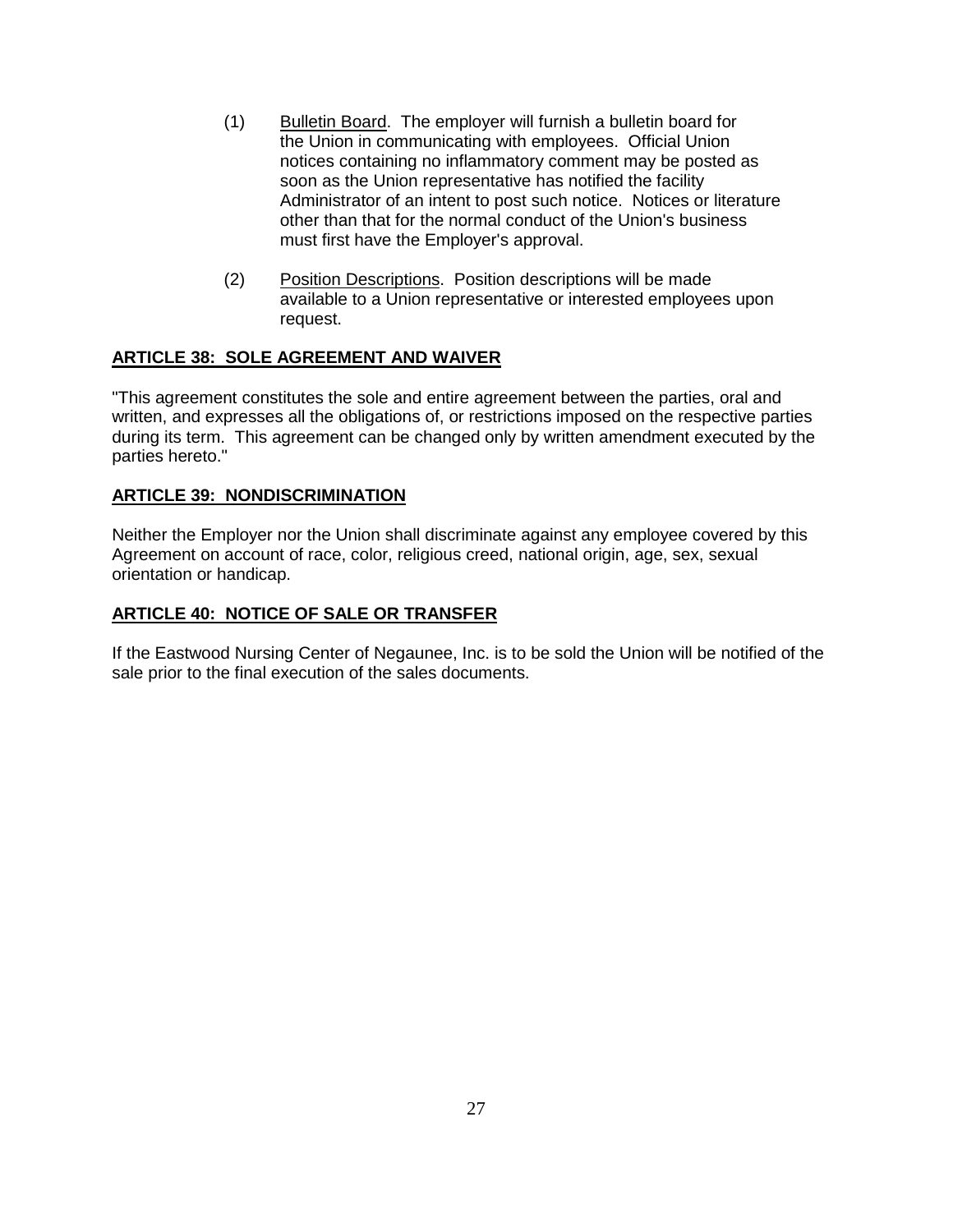## **ARTICLE 41: TERM OF AGREEMENT**

This Agreement shall be in full force and effect from December 15, 2019 to December 15, 2021.

Notice to modify or terminate the agreement shall be given no less than ninety (90) days prior to any anniversary date or expiration date by registered or certified mail and if by the union be addressed to Eastwood Nursing Center of Negaunee, Inc., 900 Maas St., Negaunee, MI 49866, and if by the employer, to the United Steelworkers of America, 13233 Hancock Drive, Taylor, MI 48180-4766. Either party, by like written notice, may change the address to which notice is sent.

IN WITNESS WHEREOF, the parties hereto have set their signatures on  $\frac{1}{2017}$ , 2017.

| <b>EASTWOOD NURSING CENTER</b>       | UNITED STEELWORKERS (USW)                          |  |  |  |  |  |
|--------------------------------------|----------------------------------------------------|--|--|--|--|--|
| Lee Johnson, President/Administrator | Leo W. Gerard, International President             |  |  |  |  |  |
|                                      | Thomas M. Conway, International VP, Administration |  |  |  |  |  |
|                                      | Fred Redmond, International VP, Human Affairs      |  |  |  |  |  |
|                                      | Stan Johnson, International Secretary/Treasurer    |  |  |  |  |  |
|                                      | Michael Bolton, Director, District 2               |  |  |  |  |  |
|                                      | Chris Haddock, Staff Representative                |  |  |  |  |  |
|                                      | <b>Negotiating Committee</b>                       |  |  |  |  |  |
|                                      | <b>Negotiating Committee</b>                       |  |  |  |  |  |
|                                      | <b>Negotiating Committee</b>                       |  |  |  |  |  |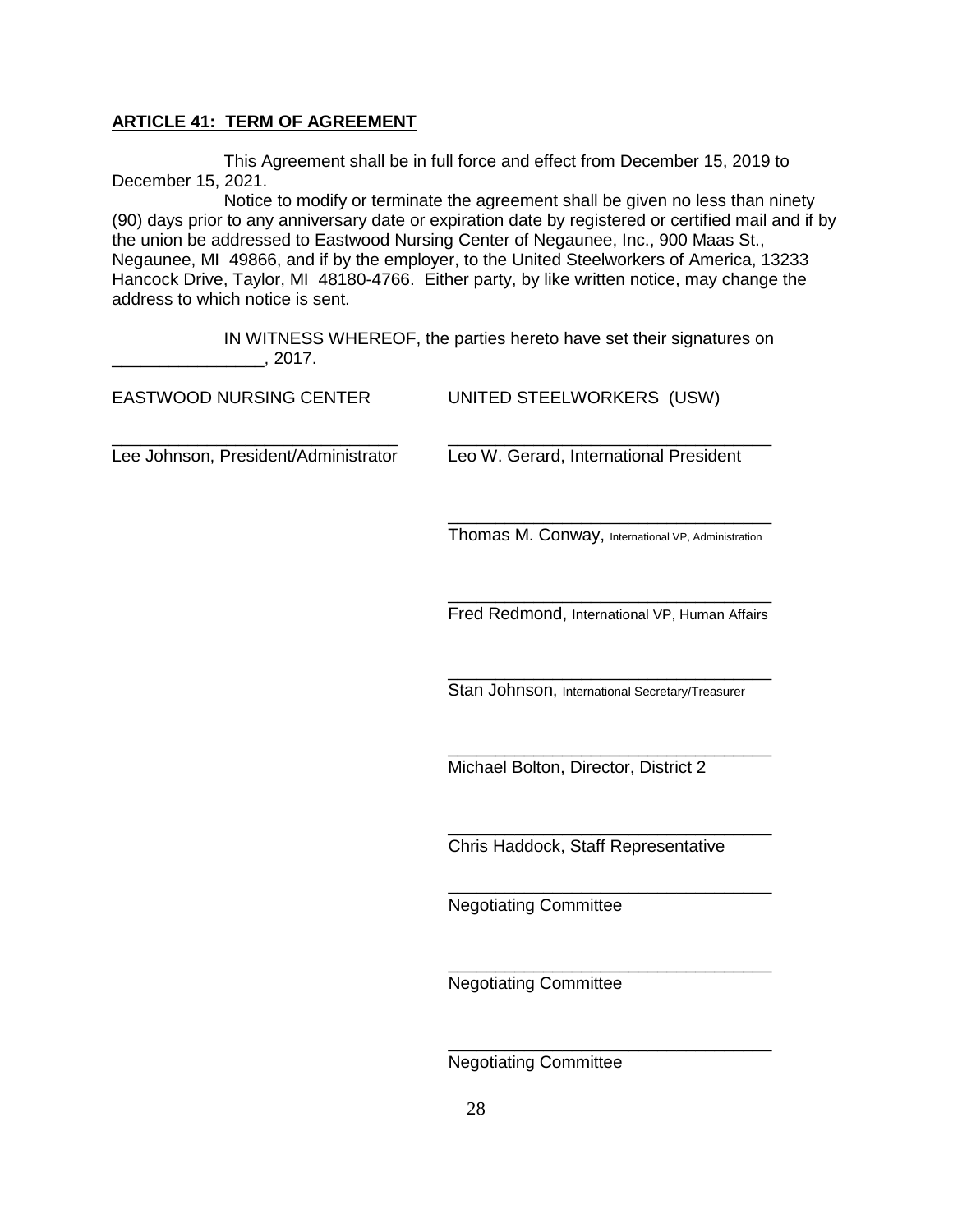IN WITNESS WHEREOF, the parties hereto have caused this Agreement to be signed in their respective names of their respective representatives thereunto duly authorized this 20th day of August, 2020, effective December 15, 2019.

**Eastwood Nursing Center** stor Lee C. Johnson, Administrator

**UNITED STEELWORKERS (USW)** 

coman

Thomas Conway, International President

Edhr

onal Secretary-Treasurer **John Shin** 

David McCall, International VP, Administration

**~A.~11.',f~R** 

Fred Redmond, International VP, Human Affairs

rchail A

Michael Bolton, Director, District 2

**Chris Haddock, Staff Representative** 

**USW Local 4950~9 Committee Members** 

Chad Korpi, President

*ditoa* 

Lisa Miller, Committee Person

Ashley Lauren, Committee Person

Dan Ruokolainen, Vice President

Sheila Jarvi, Committee Person

Glenn Troup, Committee Person

 $1 - 7$ *6 -C,*   $9/as/dc$